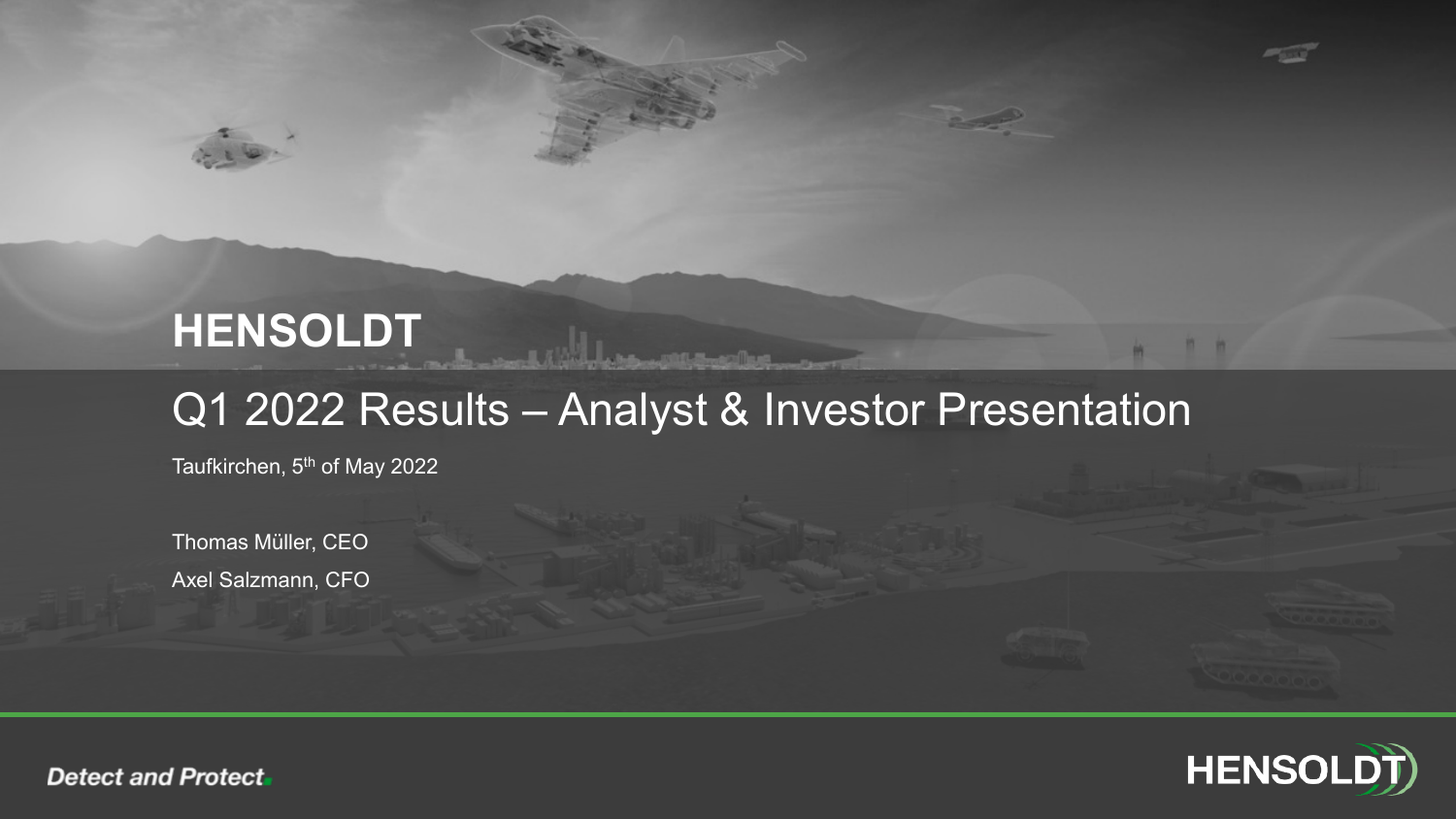## Disclaimer

This presentation and the information contained herein are for information purposes only and should not be treated as investment advice or recommendation. It is not, and nothing in it should be construed as an offer for sa offer to purchase or subscribe to, any securities in any jurisdiction. Neither this presentation nor anything contained therein shall form the basis of, or be relied upon in connection with, any commitment or contract what constitute a prospectus in whole or in part, and any decision to invest in securities should be made solely on the basis of the information to be contained in a prospectus and on an independent analysis of the information presentation may not, at any time, be reproduced, distributed or published (in whole or in part) without prior written consent of HENSOLDT. Any securities referred to herein have not been and will not be registered under t as amended (the "Securities Act"), or the laws of any state of the United States, and may not be offered, sold or otherwise transferred in the United States absent registration or pursuant to an available exemption from re Act.

Certain financial information including financial information as of and for the Q1 period ended March 31, 2022 is unaudited. This presentation contains certain supplemental financial or operative measures that are not calc International Financial Reporting Standards as adopted by the European Union ("IFRS") or any other generally accepted accounting principles, and are therefore considered non-IFRS measures. We believe that such non-IFRS mea considered in conjunction with (but not in lieu of) other measures that are computed in accordance with IFRS, enhance the understanding of our business, results of operations, financial position or cash flows. There are, h associated with the use of non-IFRS measures including (without limitation) the limitations inherent in the determination of relevant adjustments. The non-IFRS measures used by us may differ from, and may not be comparable measures used by other companies.

The information contained in this presentation has not been independently verified, and no representation or warranty, express or implied, is made as to the fairness, accuracy, completeness or correctness of the informatio reliance should be placed on it. HENSOLDT does not accept any liability for any loss howsoever arising (in negligence or otherwise), directly or indirectly, from this presentation or its contents or otherwise arising in co shall not, however, restrict or exclude or limit any duty or liability to a person under any applicable law or requlation of any jurisdiction which may not lawfully be disclaimed (including in relation to fraudulent misrep

The information contained in this presentation is provided as of the date of this presentation and is subject to change without notice.

#### Forward Looking Statement

This presentation may contain forward-looking statements about HENSOLDT and its businesses, including statements concerning its strategies, future growth potential of markets and products, profitability in specific areas, development of and competition in economics and markets. These statements are based on the current views, expectations, assumptions and information of management, and are based on information currently available to managem looking statements can be identified by words such as "anticipates," "intends," "plans," "seeks," "believes," "estimates," "expects" and similar references to future periods.

Any such forward-looking statements involve known and unknown risks which may cause actual results to differ significantly from any future results expressed or implied. While we believe that the assumptions made and the ex today's presentation are reasonable, no assurance can be given that such assumptions or expectations will prove to have been correct. The risks and uncertainties which these forward-looking statements may be subject to inc future market developments and the impact of global and European social, political and economic events and developments, including the COVID-19 pandemic, as well as defence and security spending by governments, legal restr applicable to sales of HENSOLDT's products, including government approval requirements and moratoriums, international conflicts and political developments affecting HENSOLDT, including by way of new export restrictions, tr support for competitors, HENSOLDT's inclusion and participation in major defence projects and platforms and HENSOLDT's competitive situation.

The company assumes no liability whatsoever to update these forward-looking statements or to adjust them to future events or developments.

HENSOLDT's public reports and presentations are available via www.hensoldt.net

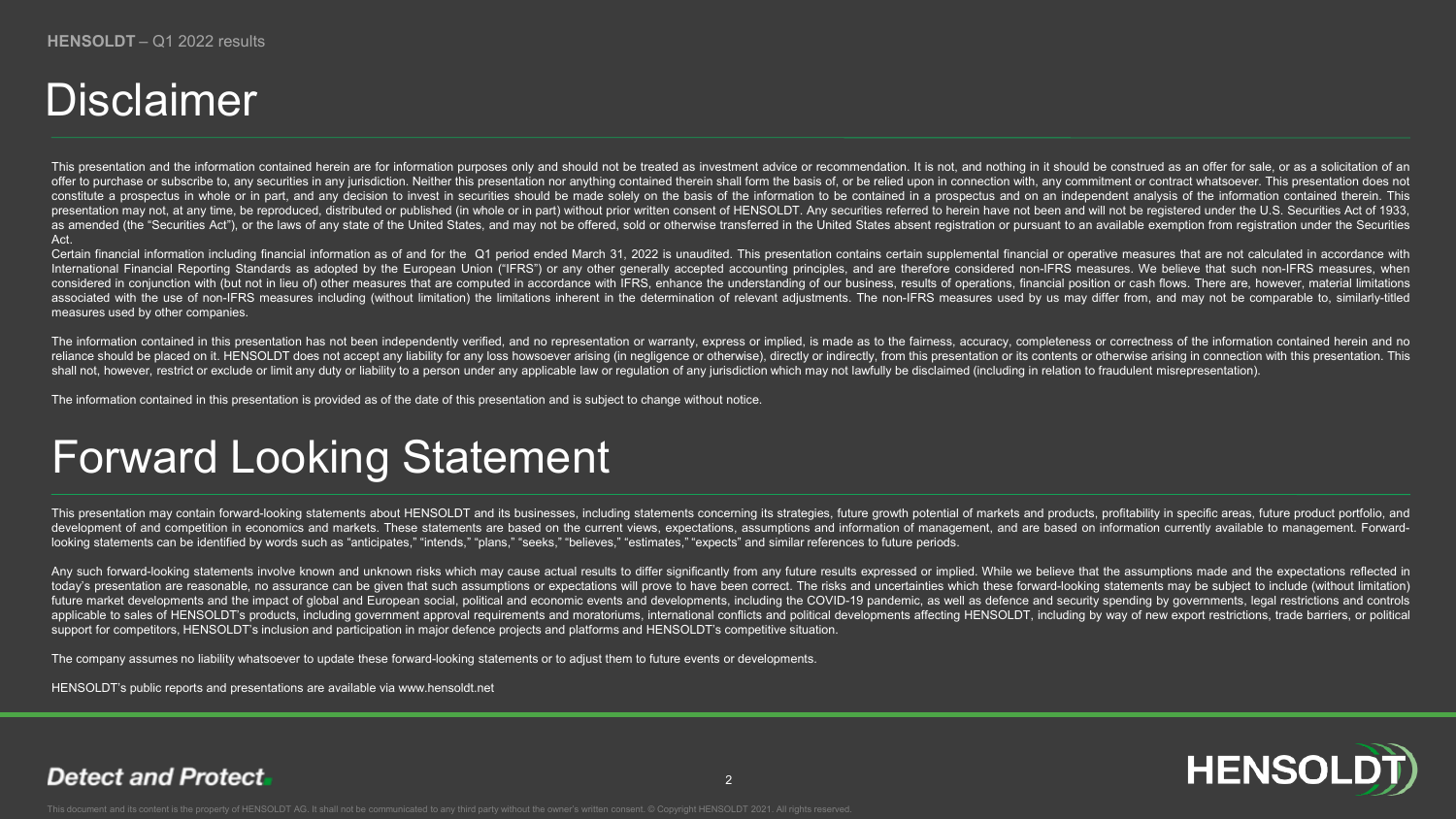# **HENSOLDT** Business Update

*<u>ALEMANDINE</u>* 



竹竹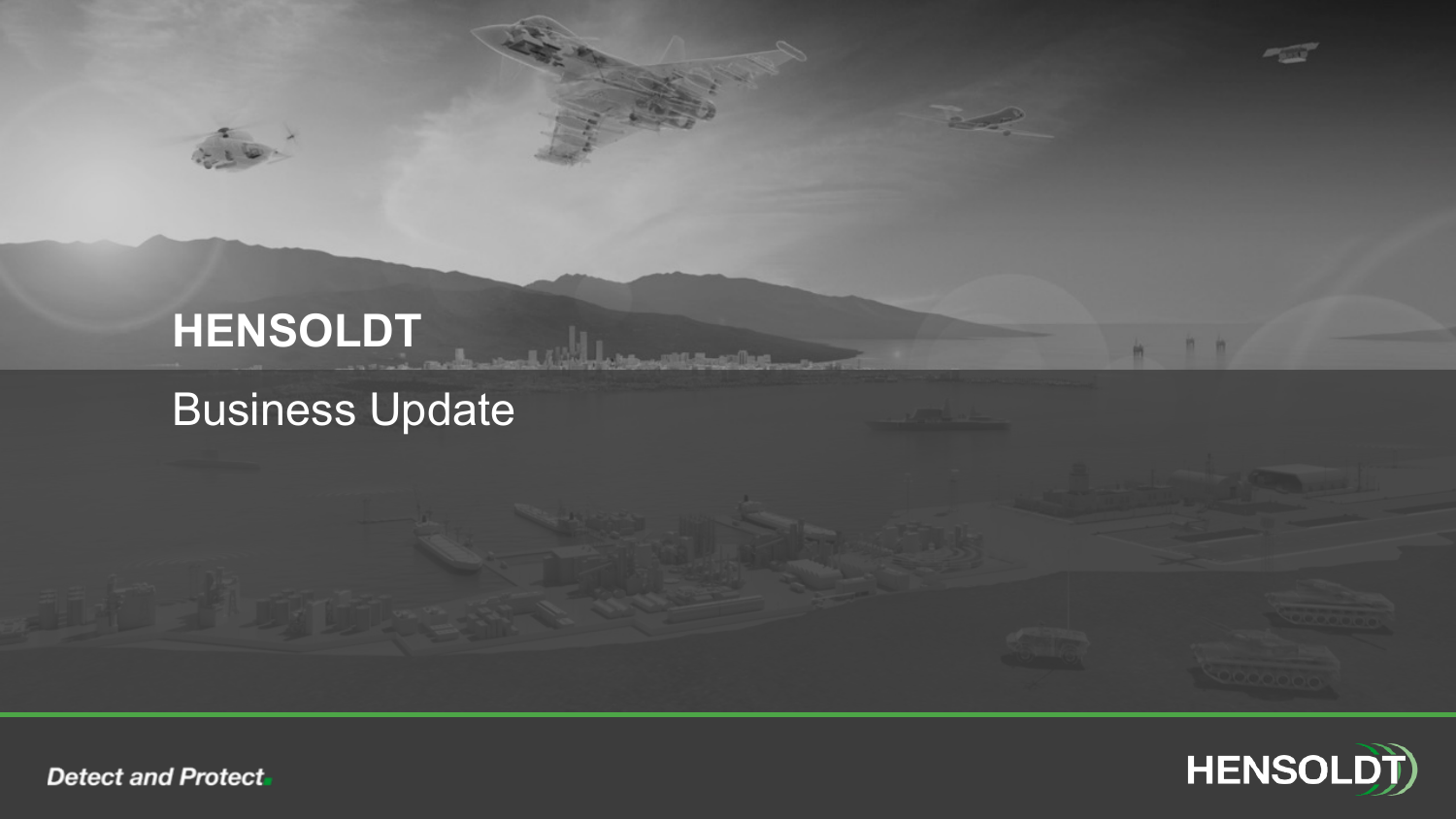#### New record order backlog at €5.5bn Pipeline further materializes



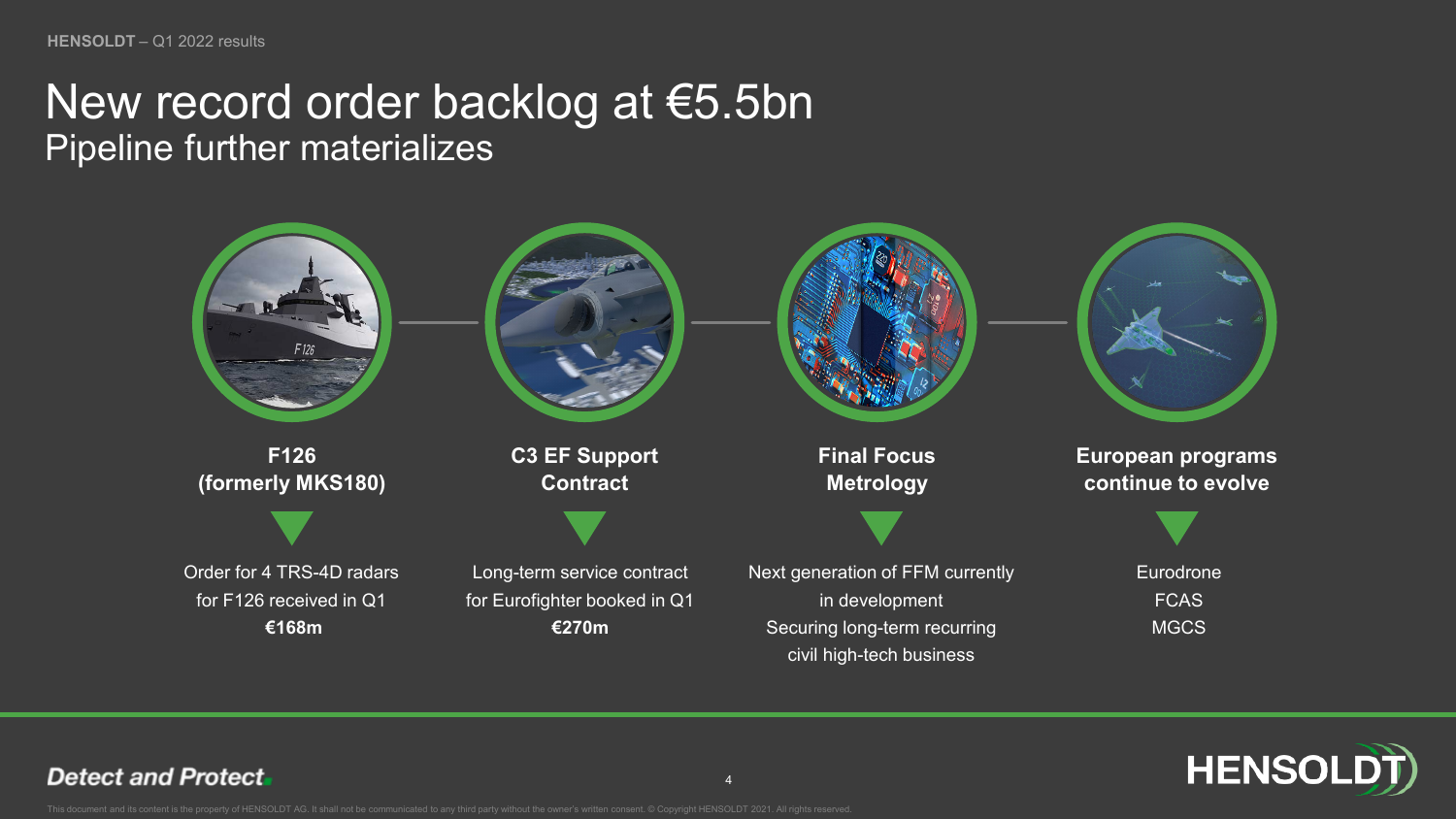#### Germany –  $\epsilon$ 100bn special budget & reconfirmation of 2% target

- Announcement of German Chancellor end of February to:
	- Establish a special budget of  $\epsilon$ 100bn to equip the Bundeswehr<sup>(1)</sup>
	- Raise annual defence budget from €47bn in 2021 to €50bn p.a. for the period 2022-2026
	- Commitment to keep the German defence budget at above 2% of GDP sustainably
- Special budget to be invested over the next 5 years contributing to the 2% target





(1) Draft Bill for special budget as well as Draft Bill to include special budget into German constitution (Grundgesetz) to be approved by German Bundestag in Q2/2022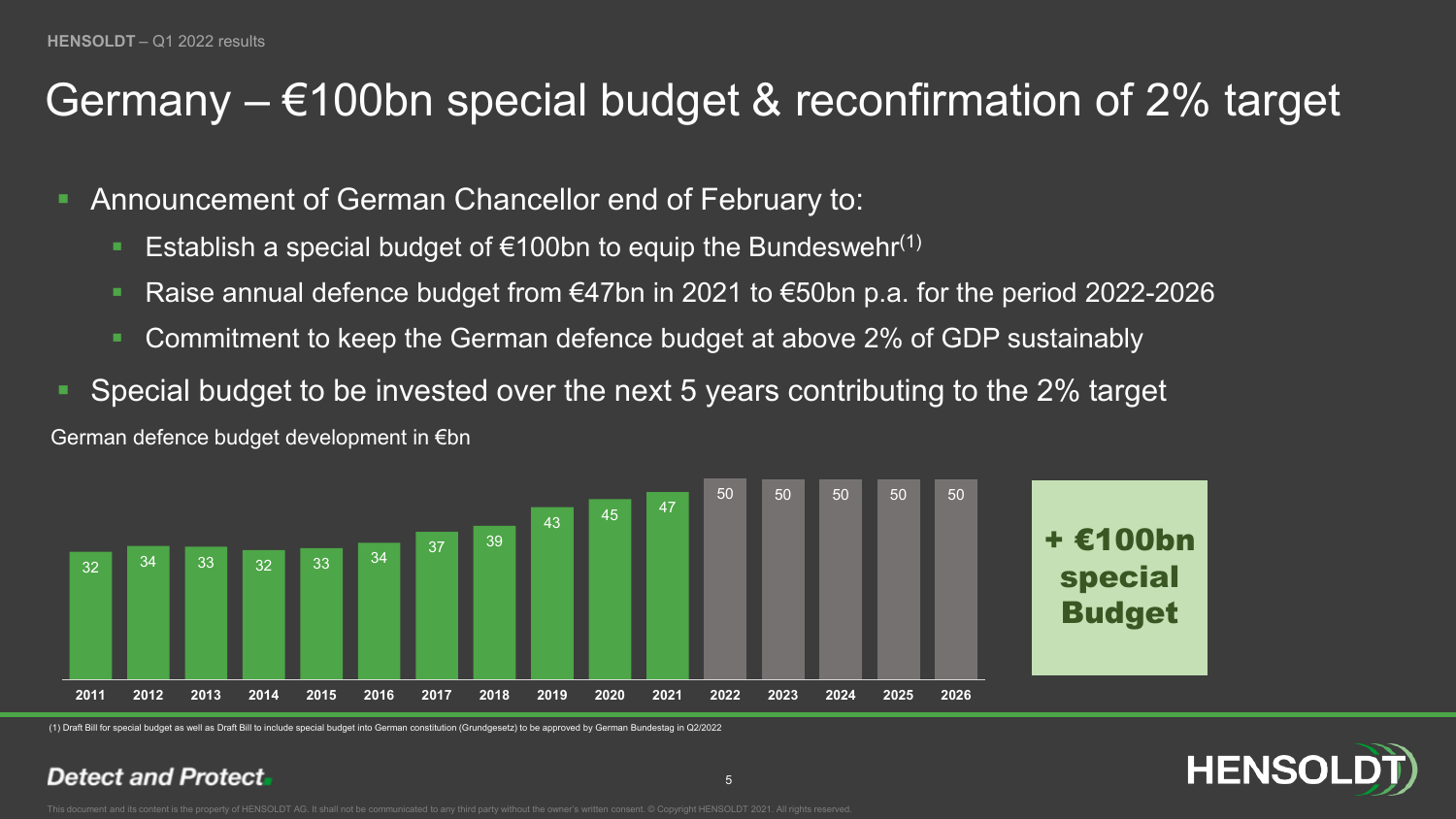## Three Fields of action defined by German Government

**Expected impact for HENSOLDT**



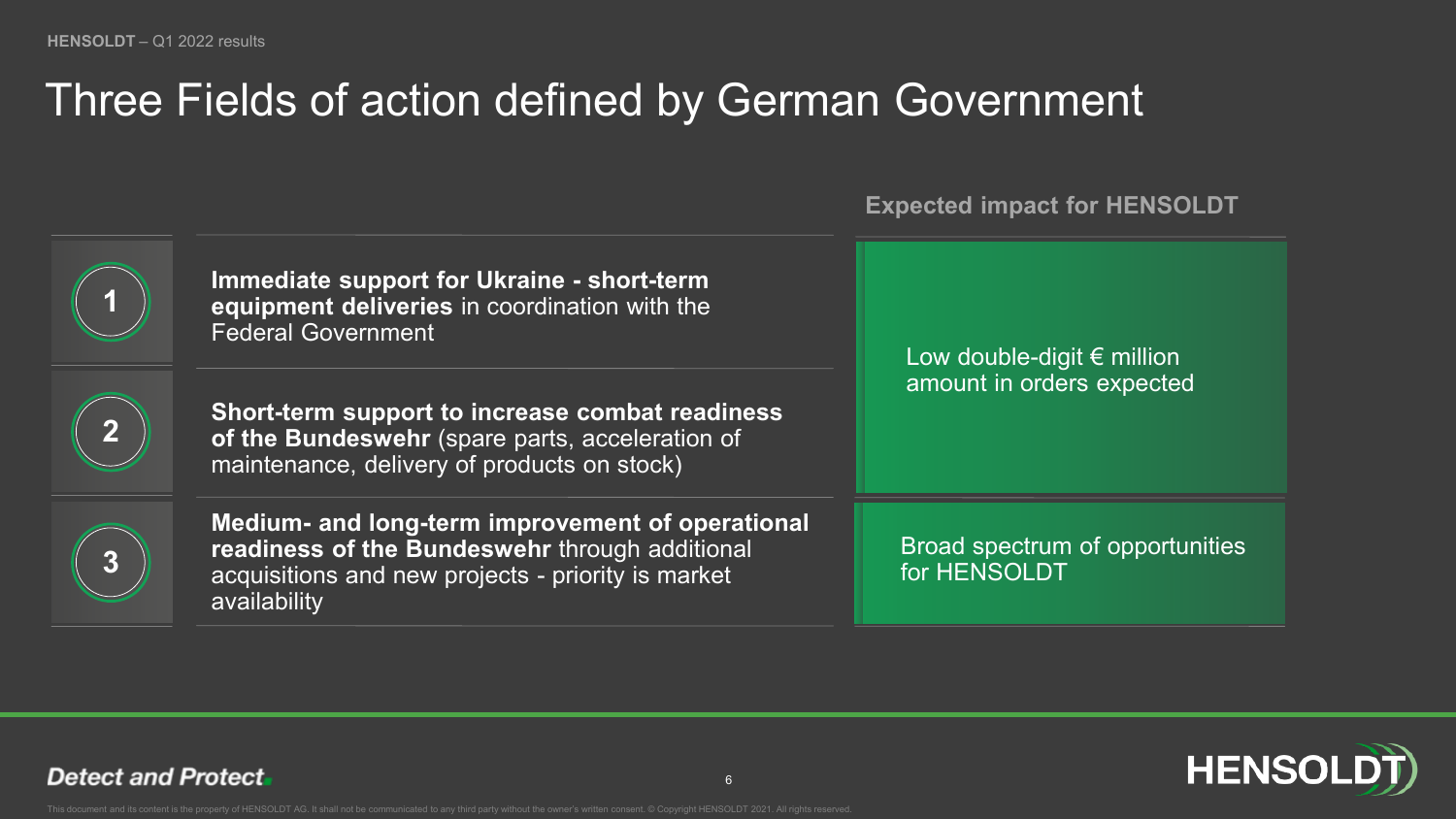## Opportunities from German budget increase

|                  | <b>German Army</b>                                                                                                                                                                          | German Air Force                                                                                                                                                                | <b>German Navy</b>                                                                                                                                       | <b>Space</b>                                               |
|------------------|---------------------------------------------------------------------------------------------------------------------------------------------------------------------------------------------|---------------------------------------------------------------------------------------------------------------------------------------------------------------------------------|----------------------------------------------------------------------------------------------------------------------------------------------------------|------------------------------------------------------------|
| Medium -<br>term | • Sights/Sensors for<br>Puma IFV 2. lot<br>Sights for PzH2000 howitzer<br>upgrade<br>• Night Vision Goggles                                                                                 | • Radars for future Air<br>Defence programs<br>■ Escort jamming pod<br>for Eurofighter<br>• Passive Radar<br>■ Avionics/EW/Self-protection<br>for future helicopter<br>programs | • Radars for F126 combat<br>ships-vessel $5 + 6$<br>• Radars for K130 corvettes<br>3. batch<br>Optronics mast systems<br>$\blacksquare$<br>U212 2. batch | <b>GESTRA Space Situational</b><br><b>Awareness System</b> |
| Long -<br>term   | • Advanced sensor fusion<br>technology for German<br>Army digitalization<br>• MGCS / Leopard 2AX<br>• Military Counter UAV<br>• Sights/Sensors for<br>"Schwerer Waffen-<br>träger"Armed APC | • FCAS<br><b>LUWES</b>                                                                                                                                                          | ■ F127 Air Defence / BMD<br>frigate<br>• Overall German BMD / AAW<br>Capability                                                                          | <b>OPTSAT NG Surveillance</b><br><b>Satellite</b>          |

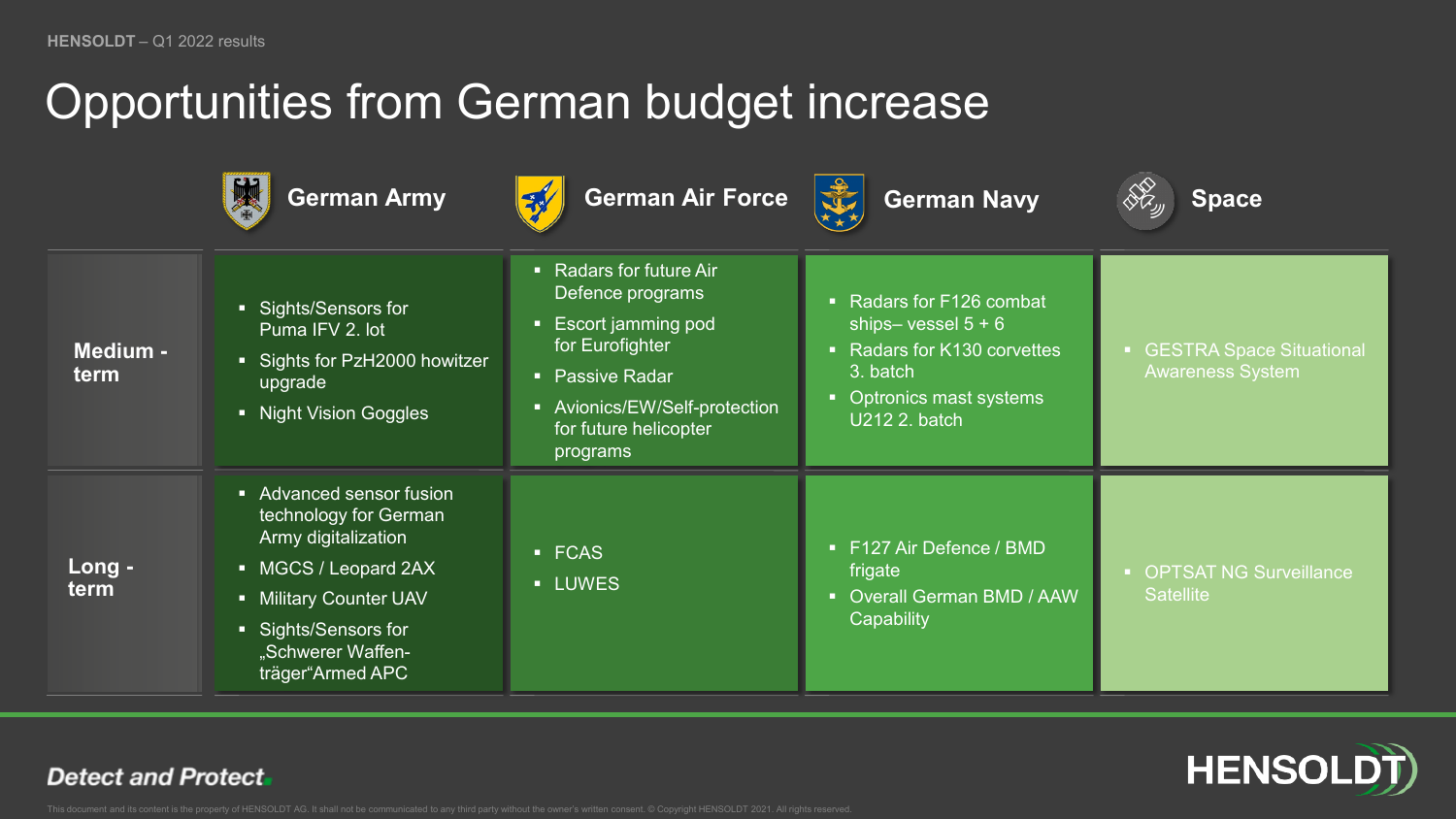# **HENSOLDT Financials**

and a wild concentration



竹竹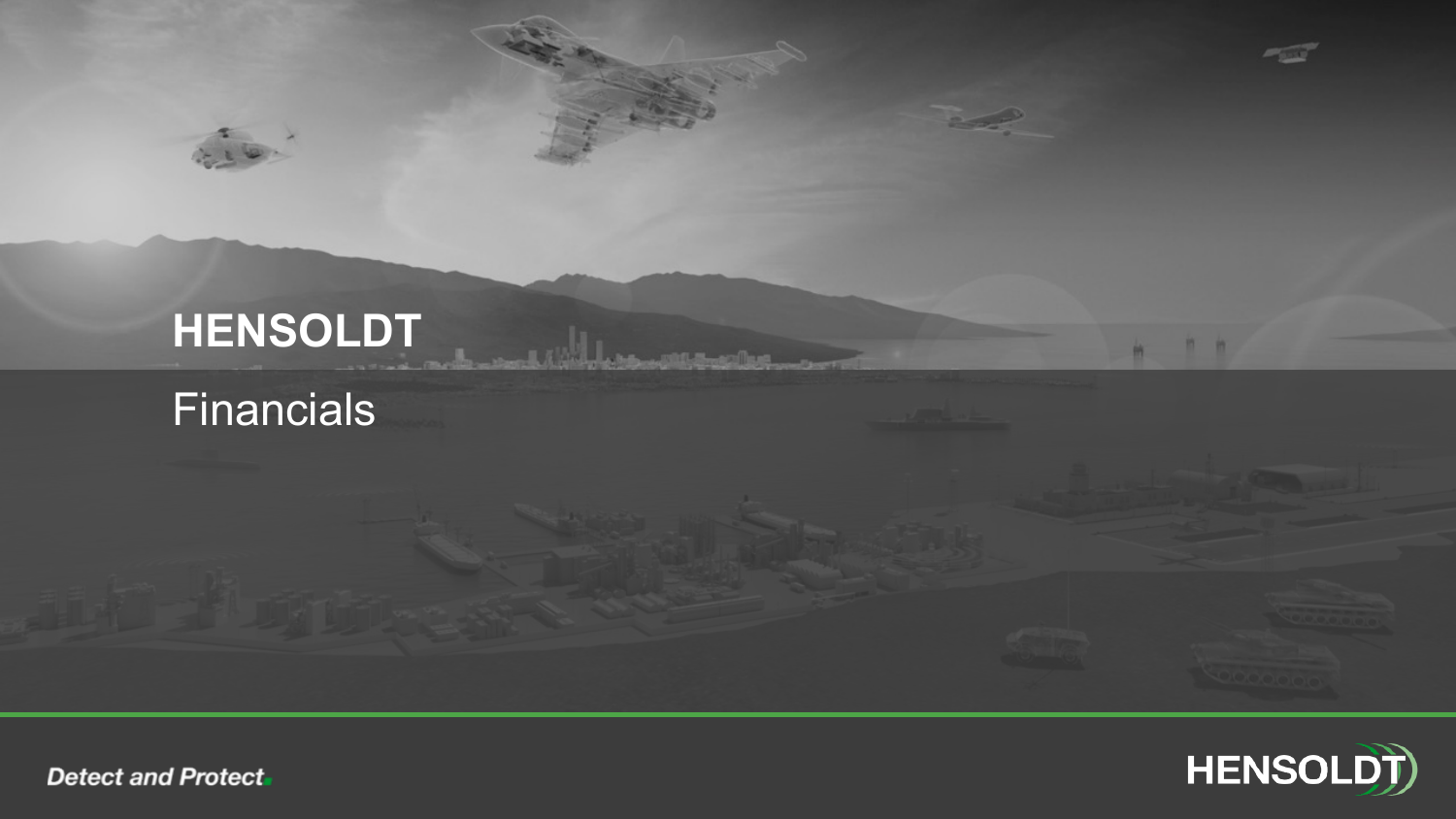**HENSOLDT** – Q1 2022 results

#### Q1 2022 – significant growth in top line in €m



(1) Order intake is defined as orders where the corresponding selling contract becomes effective and enforceable in accordance with the terms and conditions of the contract. (2) Order backlog is defined as the value of the and taking into account revenue and adjustments for the respective reporting period, and ending with the final stock.

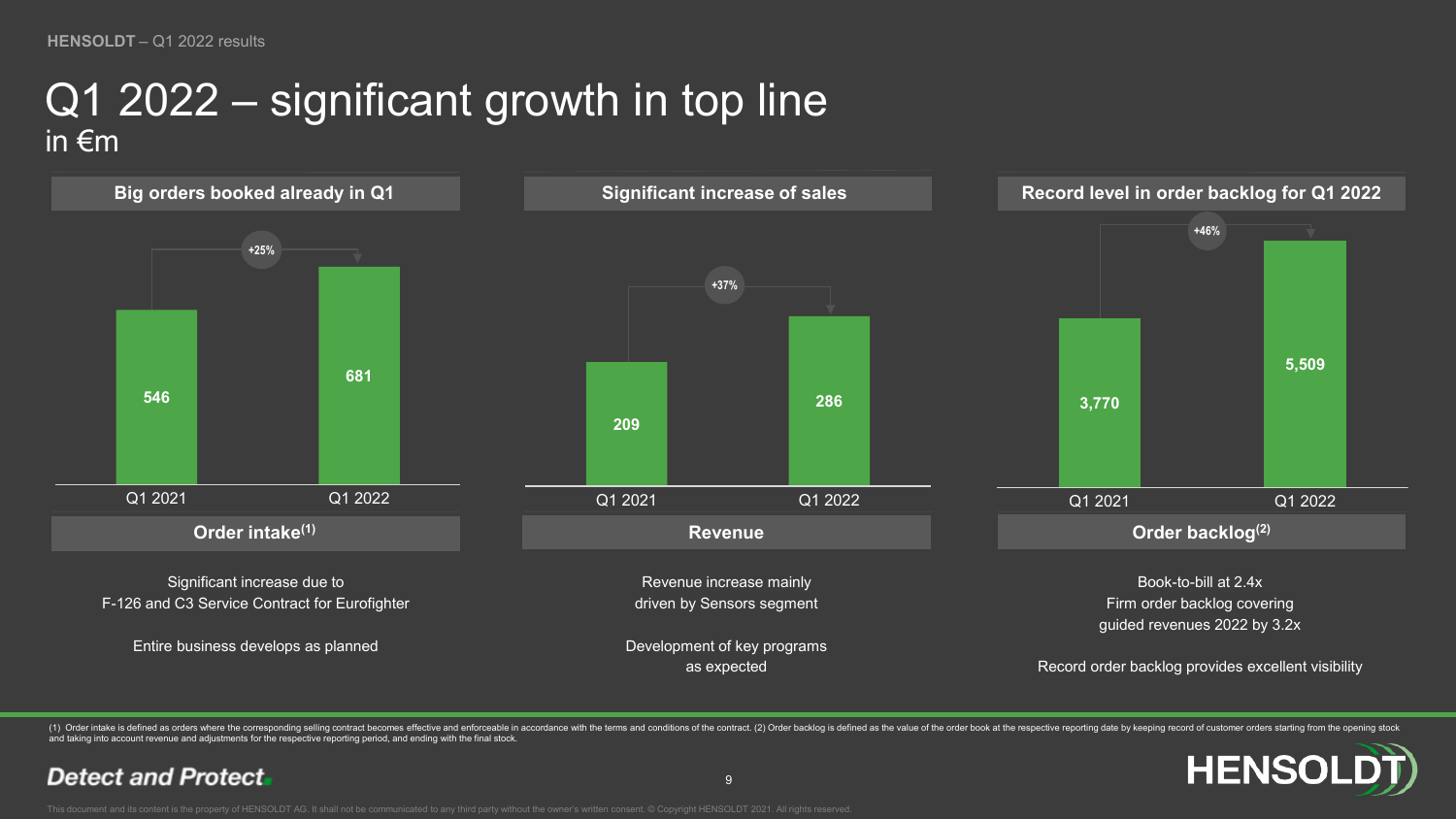**HENSOLDT** – Q1 2022 results

#### Q1 2022 – bottom line follows excellent top line development in €m



**Further increase of profitability**

Profitability follows higher volumes offset by pass-through business and projects in early stage of life cycle and investments in functional costs to ensure growth

Liquidity within our expectations following investments in working capital to prepare for planned revenues

(1) Adjusted EBITDA is defined as EBIT adjusted for depreciation and amortization (including non-recurring effects on earnings from purchase price allocations), as well as certain non-recurring effects relating to transact recurring effects relating to effects on earnings from purchase price allocations, transaction costs, IPO related costs and other non-recurring effects. ((3) Adjusted Pre-Tax Unlevered Free Cash Flow is defined as free cas as sum of the cash flows from operating and investing activities as reported in the consolidated cash flow statement.

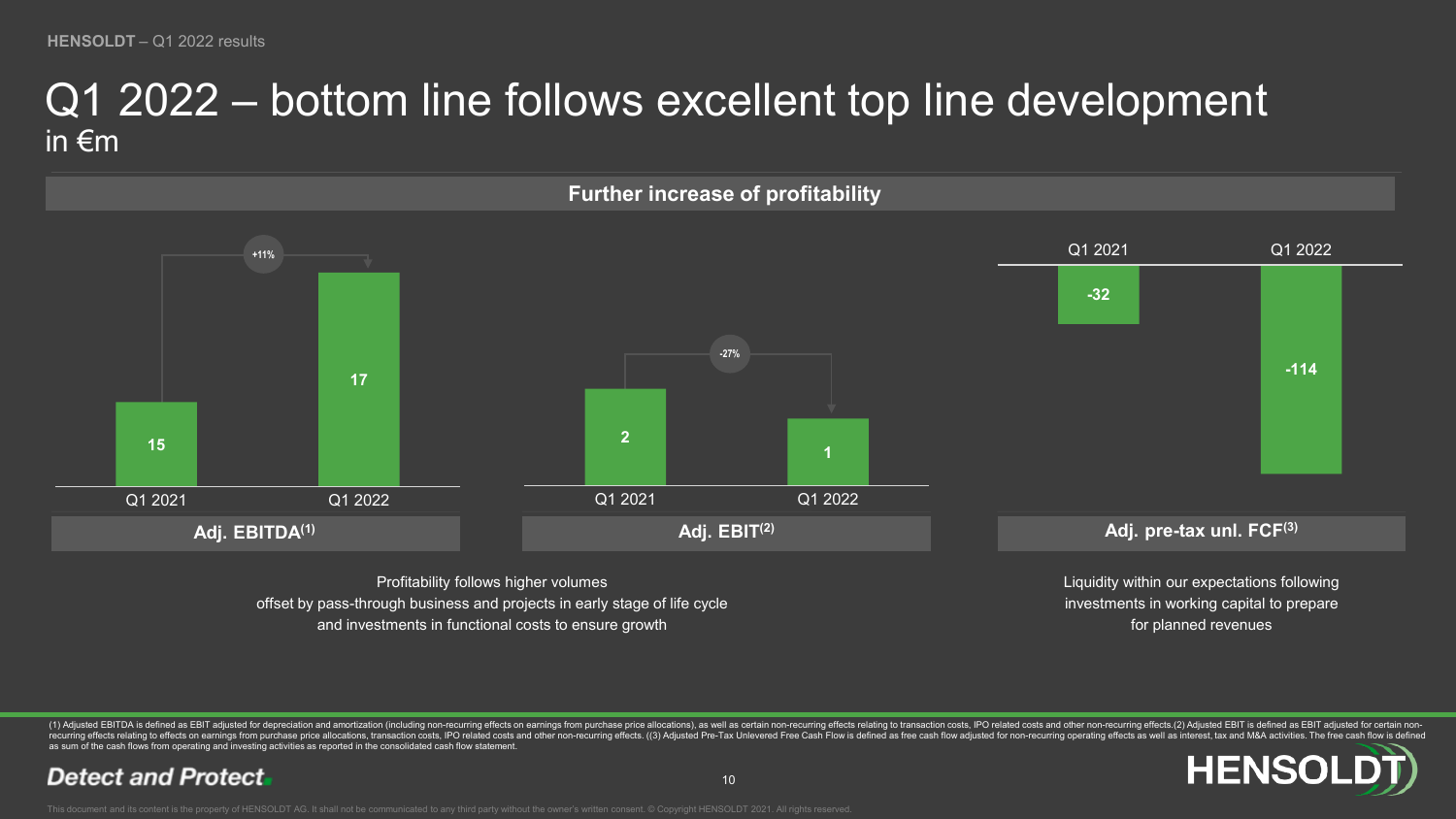## Key financial takeaways

| <b>Visibility</b> | Further key orders achieved<br>п<br>Record order backlog <sup>(1)</sup> of $65.5$ bn<br>п<br>Sustainable core margin before pass-through revenues<br>п<br>Cash-flow according to plan to ensure further growth<br>п                                                                         |
|-------------------|---------------------------------------------------------------------------------------------------------------------------------------------------------------------------------------------------------------------------------------------------------------------------------------------|
| <b>Outlook</b>    | Guidance confirmed for all KPIs, for FY2022<br>Growing order backlog<br>~15% growth in revenues to $\neg \in 1.7$ bn<br>$\sim$ 12% growth in absolute Adj. EBITDA <sup>(2)</sup> to €285-300mn<br>Further reduction of Net Leverage <sup>(3)</sup><br>Dividend up to 20% of Adj. Net Income |

(1) Order backlog is defined as the value of the order book at a respective reporting date by keeping record of customer orders starting from the opening stock and taking into account revenue and adjustments for the respec

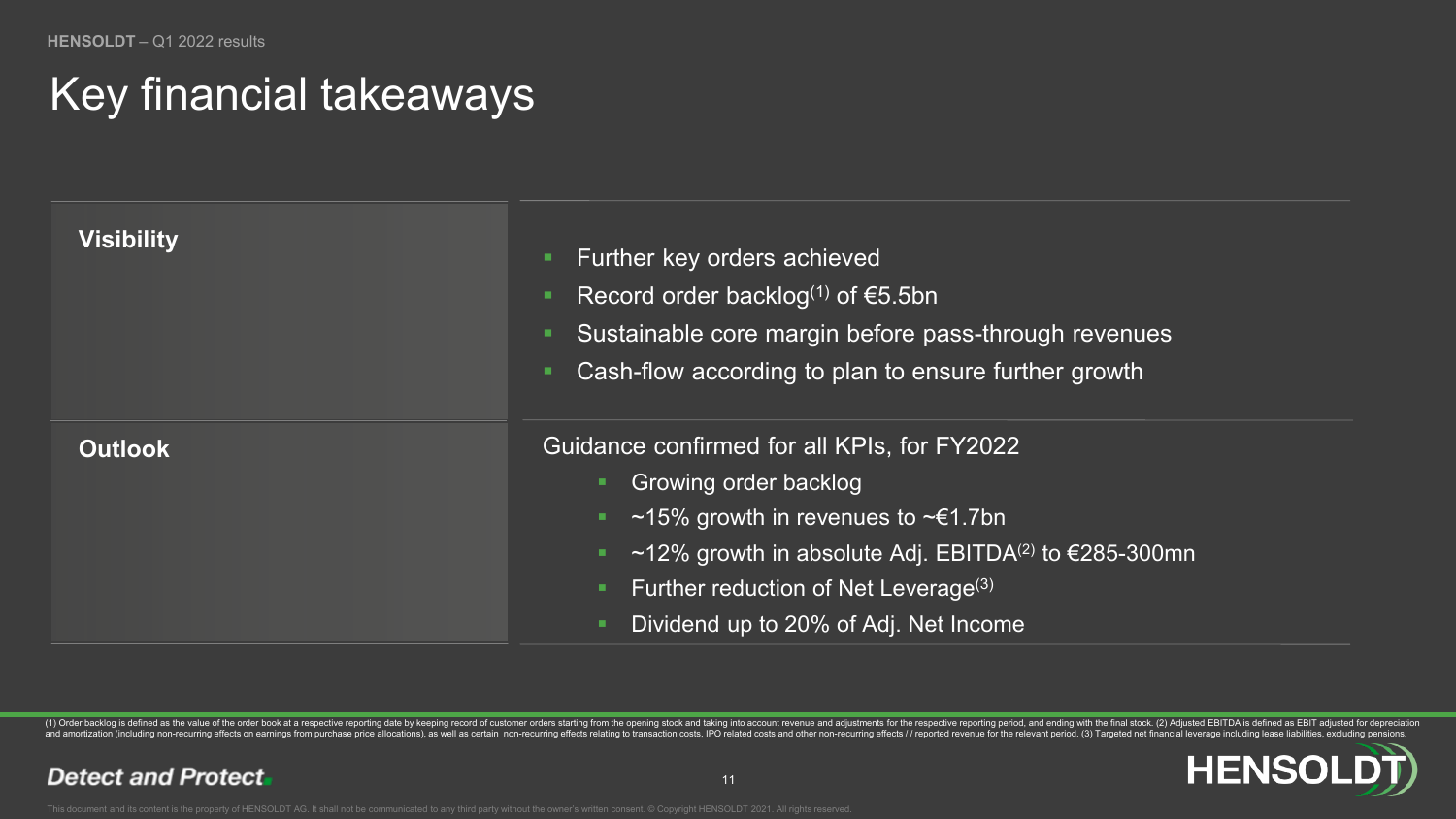# **HENSOLDT** Q&A session

in in

**Sept of the Labour Commentary of the Commentary**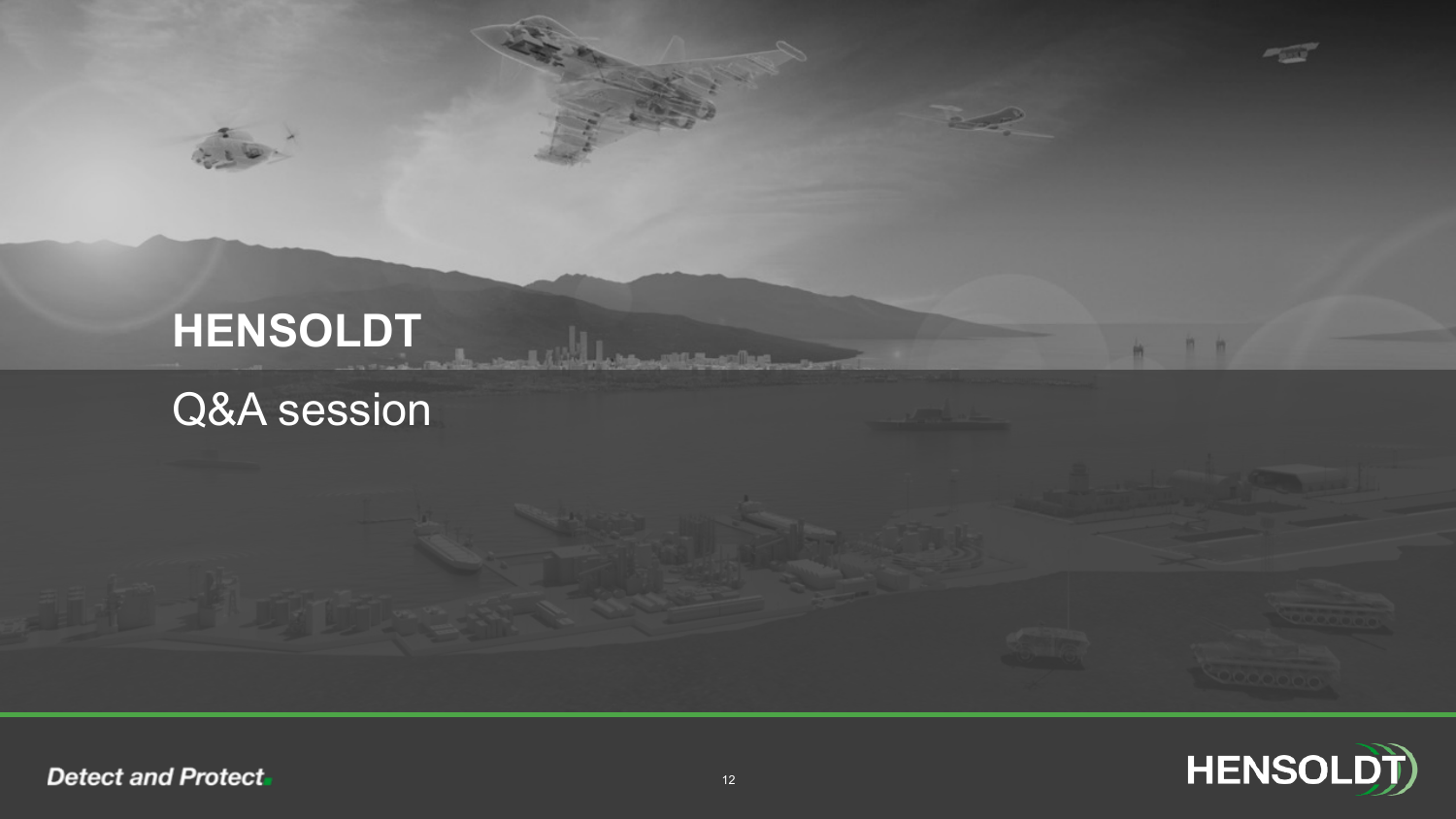# **HENSOLDT** Financial Section

竹竹

**Mount Consider**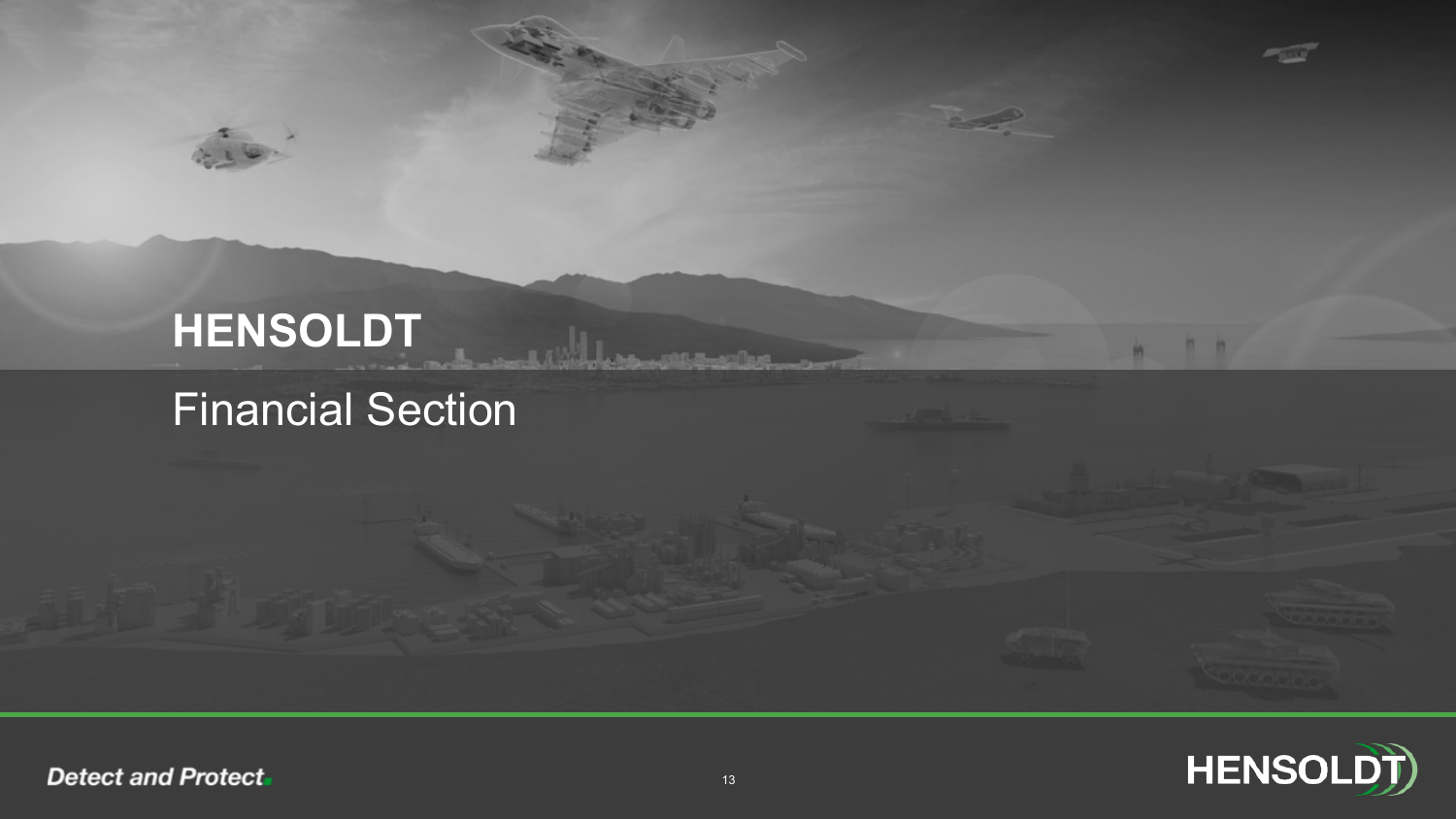## Consolidated Income Statement

|                                                                              |                | First 3 months |  |
|------------------------------------------------------------------------------|----------------|----------------|--|
| €m                                                                           | 2022           | 2021           |  |
| Revenue                                                                      | 286            | 209            |  |
| Cost of sales                                                                | $-241$         | $-179$         |  |
| Gross profit                                                                 | 45             | 30             |  |
| Selling and distribution expenses                                            | $-26$          | $-23$          |  |
| General administrative expenses                                              | $-20$          | $-18$          |  |
| Research and development costs                                               | -8             | $-7$           |  |
| Other operating income                                                       | 4              | $\overline{4}$ |  |
| Other operating expenses                                                     | -4             | $-3$           |  |
| Share of profit/loss from investments accounting for using the equity method |                | $-1$           |  |
| Earnings before finance result and income taxes (EBIT)                       | $-10$          | $-18$          |  |
| Interest income                                                              | $\overline{2}$ | $\overline{2}$ |  |
| Interest expense                                                             | $-12$          | $-13$          |  |
| Other finance income/costs                                                   | $\mathbf{3}$   | 3              |  |
| <b>Finance result</b>                                                        | -7             | $-7$           |  |
| Earnings before income taxes                                                 | $-16$          | $-25$          |  |
| Income taxes                                                                 | $-0$           | 3              |  |
| <b>Group result</b>                                                          | $-17$          | $-22$          |  |
| thereof attributable to the owners of HENSOLDTAG                             | $-16$          | $-22$          |  |
| thereof attributable to non-controlling interests                            | -1             | -0             |  |
|                                                                              |                |                |  |

**Detect and Protect.** 

**HENSOLDT)**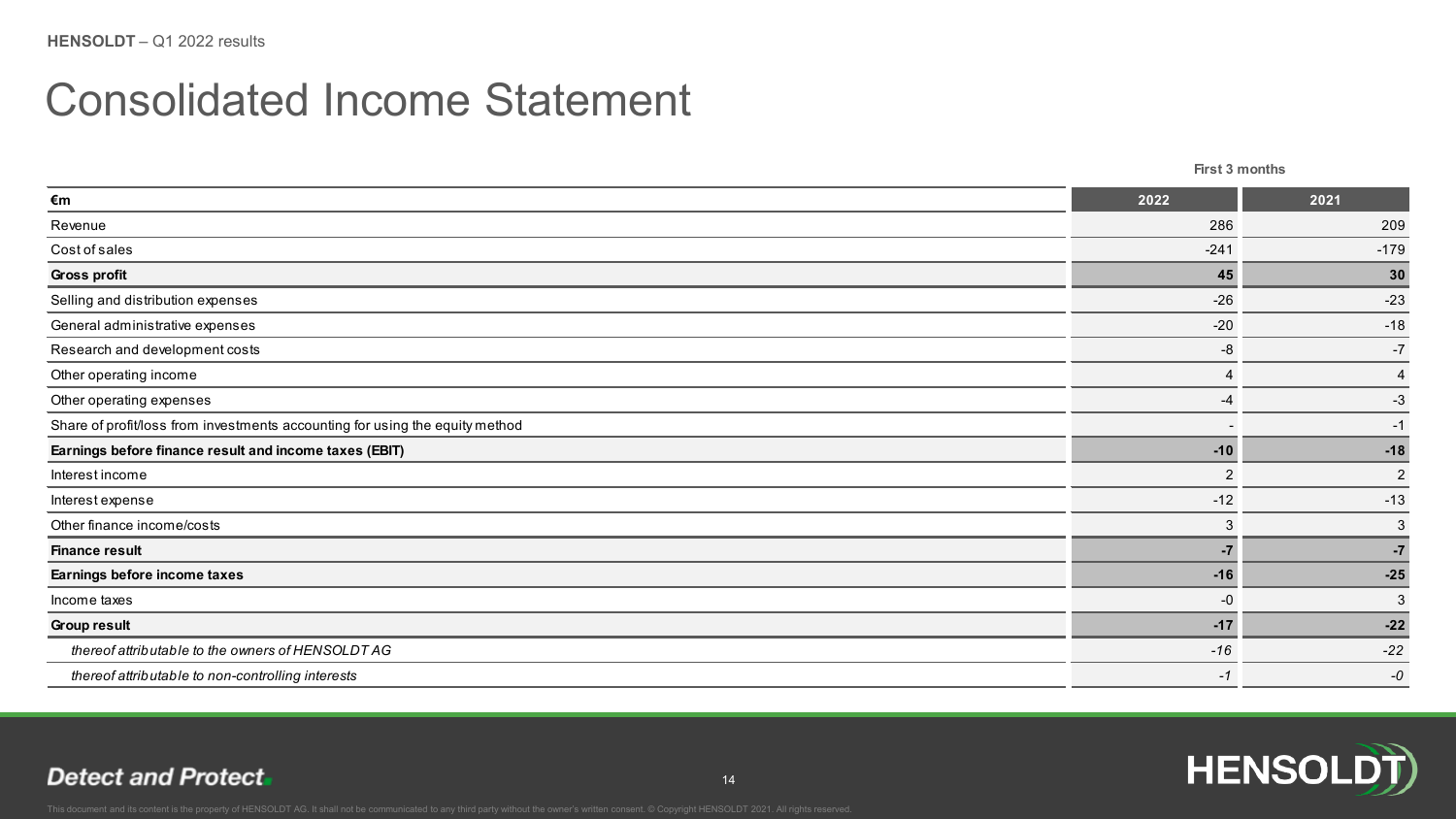### Consolidated Statement of Financial Position – Assets

| As at   |                |  |
|---------|----------------|--|
| Q1 2022 | <b>YE 2021</b> |  |
| 1,320   | 1,320          |  |
| 651     | 651            |  |
| 389     | 385            |  |
| 109     | 108            |  |
| 138     | 141            |  |
| 22      | 22             |  |
| 3       | 3              |  |
| 8       | 11             |  |
| 1,533   | 1,629          |  |
| 14      | 10             |  |
| 498     | 444            |  |
| 185     | 170            |  |
| 258     | 309            |  |
| 180     | 167            |  |
| 398     | 529            |  |
| 2,853   | 2,950          |  |
|         |                |  |

(1) Includes Investments accounted for using the equity method, Other investments and non-current other financial assets, Non-current other financial assets. (2) Includes Other non-current financial assets, due on short-no

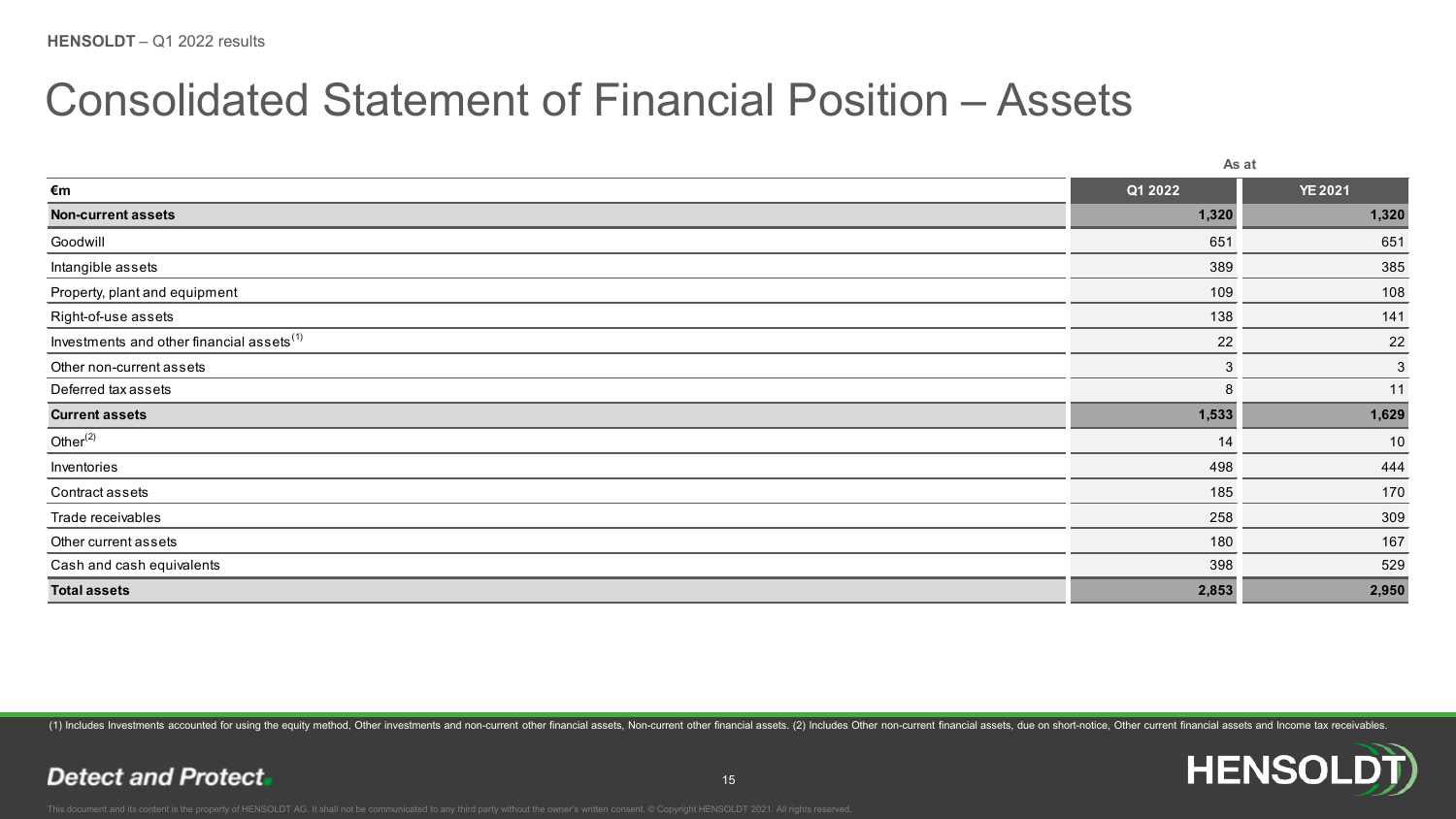## Consolidated Statement of Financial Position - Equity and Liabilities

**As at**

| €m                                                | Q1 2022 | <b>YE 2021</b> |
|---------------------------------------------------|---------|----------------|
| Share capital                                     | 105     | 105            |
| Capital reserve and other reserves <sup>(1)</sup> | 583     | 513            |
| Retained earnings                                 | $-234$  | $-218$         |
| Equity held by shareholders of HENSOLDT AG        | 454     | 399            |
| Non-controlling interests                         | 12      | 11             |
| Equity, total                                     | 466     | 410            |
| <b>Non-current liabilities</b>                    | 1,234   | 1,284          |
| Non-current provisions                            | 420     | 497            |
| Non-current financing liabilities <sup>(2)</sup>  | 622     | 622            |
| Non-current contract liabilities                  | 23      | 12             |
| Non-current lease liabilities                     | 137     | 139            |
| Other non-current liabilities                     | 8       | 10             |
| Deferred tax liabilities                          | 25      | $\overline{4}$ |
| <b>Current liabilities</b>                        | 1,153   | 1,255          |
| <b>Current provisions</b>                         | 186     | 188            |
| Current financing liabilities <sup>(3)</sup>      | 175     | 176            |
| <b>Current contract liabilities</b>               | 432     | 500            |
| <b>Current lease liabilities</b>                  | 17      | 16             |
| Trade payables                                    | 255     | 269            |
| Other current liabilities                         | 79      | 94             |
| <b>Taxliabilities</b>                             | 9       | 11             |
| <b>Total equity and liabilities</b>               | 2,853   | 2,950          |
|                                                   |         |                |

(1) Includes Capital reserve, Other reserves. (2) Includes Non-current financing liabilities, Other non-current financial liabilities. (3) Includes Current financing liabilities, Other current financial liabilities.

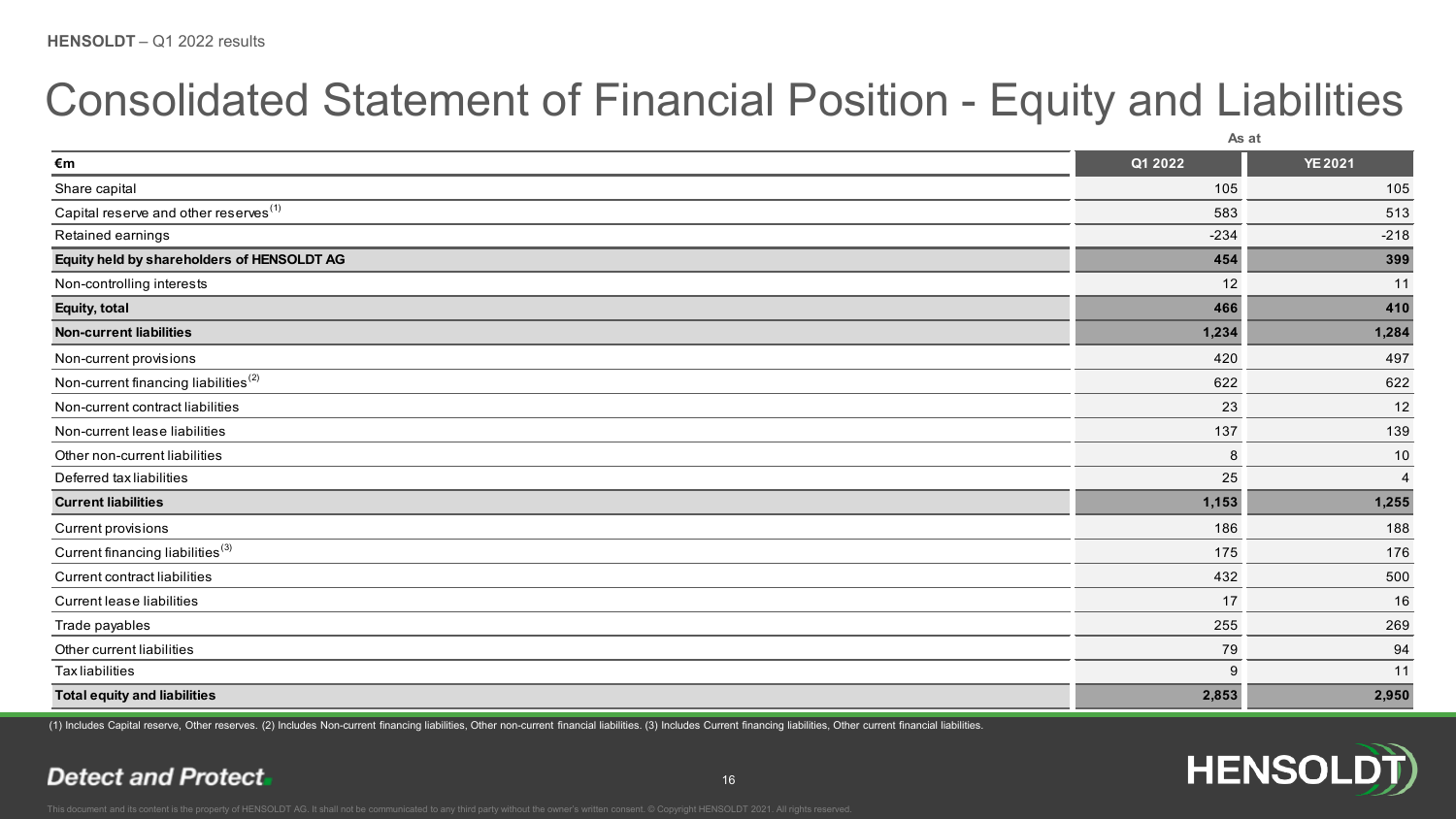## Consolidated Statement of Cash Flows (1/2)

|                                                                                |                          | First 3 months |  |  |
|--------------------------------------------------------------------------------|--------------------------|----------------|--|--|
| €m                                                                             | 2022                     | 2021           |  |  |
| Group result                                                                   | $-17$                    | $-22$          |  |  |
| Depreciation and amortization                                                  | 25                       | 29             |  |  |
| Financial expenses (net)                                                       | 8                        | 9              |  |  |
| Change in                                                                      |                          |                |  |  |
| Provisions                                                                     | 8                        | 3              |  |  |
| Inventories                                                                    | $-50$                    | $-56$          |  |  |
| Contract balances                                                              | $-74$                    | 23             |  |  |
| Trade receivables                                                              | 56                       | 29             |  |  |
| Trade payables                                                                 | $-15$                    | $-12$          |  |  |
| Other assets and liabilities                                                   | $-31$                    | $-17$          |  |  |
| Interest paid                                                                  | $-9$                     | $-10$          |  |  |
| Income tax paid                                                                | $-2$                     | $-1$           |  |  |
| Other $(1)$                                                                    | $-3$                     | $-5$           |  |  |
| Cash flows from operating activities                                           | $-104$                   | $-28$          |  |  |
| Acquisition/addition of intangible assets and property, plant and equipment    | $-22$                    | $-20$          |  |  |
| Acquisition of associates, other investments and other non-current investments | $-1$                     | $-9$           |  |  |
| Acquisition of businesses net of cash acquired                                 | $\overline{\phantom{a}}$ | $-2$           |  |  |
| Other $(2)$                                                                    | $-0$                     | $\mathbf 0$    |  |  |
| Cash flows from investing activities                                           | $-23$                    | $-31$          |  |  |

(1) Includes impairments/reversals of impairments of inventories, trade receivables and contract assets, Share of profit in entities accounting for using the equity method, Other non-cash expenses/income and Income tax exp plant and equipment and Other cash flows from investing activities.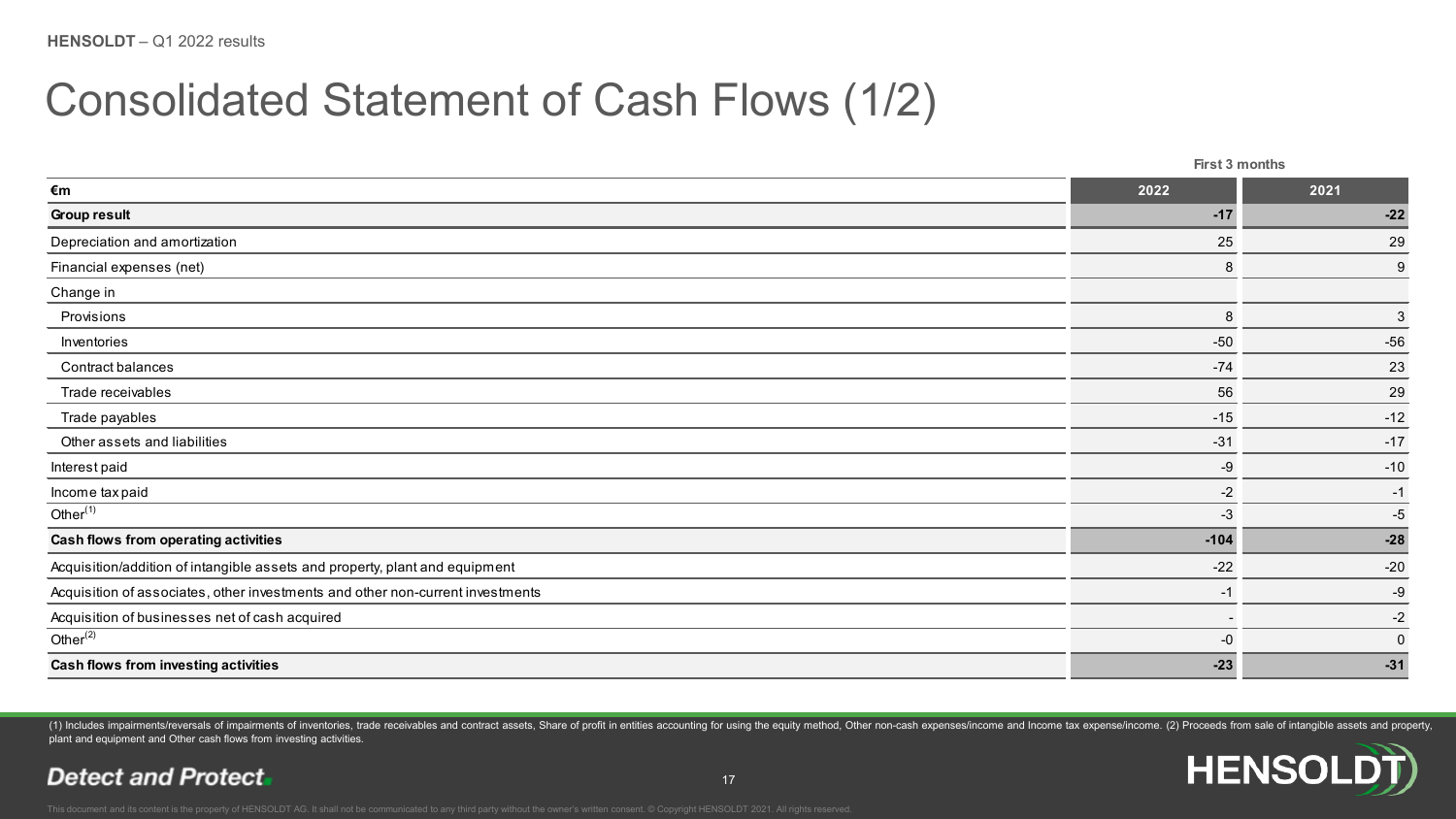## Consolidated Statement of Cash Flows (2/2)

|                                                                     | First 3 months  |                          |  |
|---------------------------------------------------------------------|-----------------|--------------------------|--|
| €m                                                                  | 2022            | 2021                     |  |
| Cash flows from operating activities                                | $-104$          | $-28$                    |  |
| Cash flows from investing activities                                | $-23$           | $-31$                    |  |
| Proceeds/repayment of financial liabilities <sup>(1)</sup>          | $-0$            | $-243$                   |  |
| Payment of lease liabilities                                        | $-5$            | $-4$                     |  |
| Dividends paid to shareholders of HENSOLDT AG                       | $\blacksquare$  | $\overline{\phantom{a}}$ |  |
| Issue of shares                                                     | $\blacksquare$  | $\qquad \qquad$          |  |
| Transaction cost on issue of equity                                 | $\qquad \qquad$ | $-3$                     |  |
| Cash flows from financing activities                                |                 | $-250$                   |  |
| Effects of movements in exchange rates on cash and cash equivalents |                 | $\mathbf{0}$             |  |
| Other adjustments                                                   |                 |                          |  |
| Net changes in cash and cash equivalents                            | $-131$          | $-310$                   |  |
| Cash and cash equivalents                                           |                 |                          |  |
| Cash and cash equivalents at beginning of period                    | 529             | 645                      |  |
| Cash and cash equivalents at end of period                          | 398             | 336                      |  |
|                                                                     |                 |                          |  |

(1) Proceeds / repayment from financial liabilities, Change in other financial liabilities

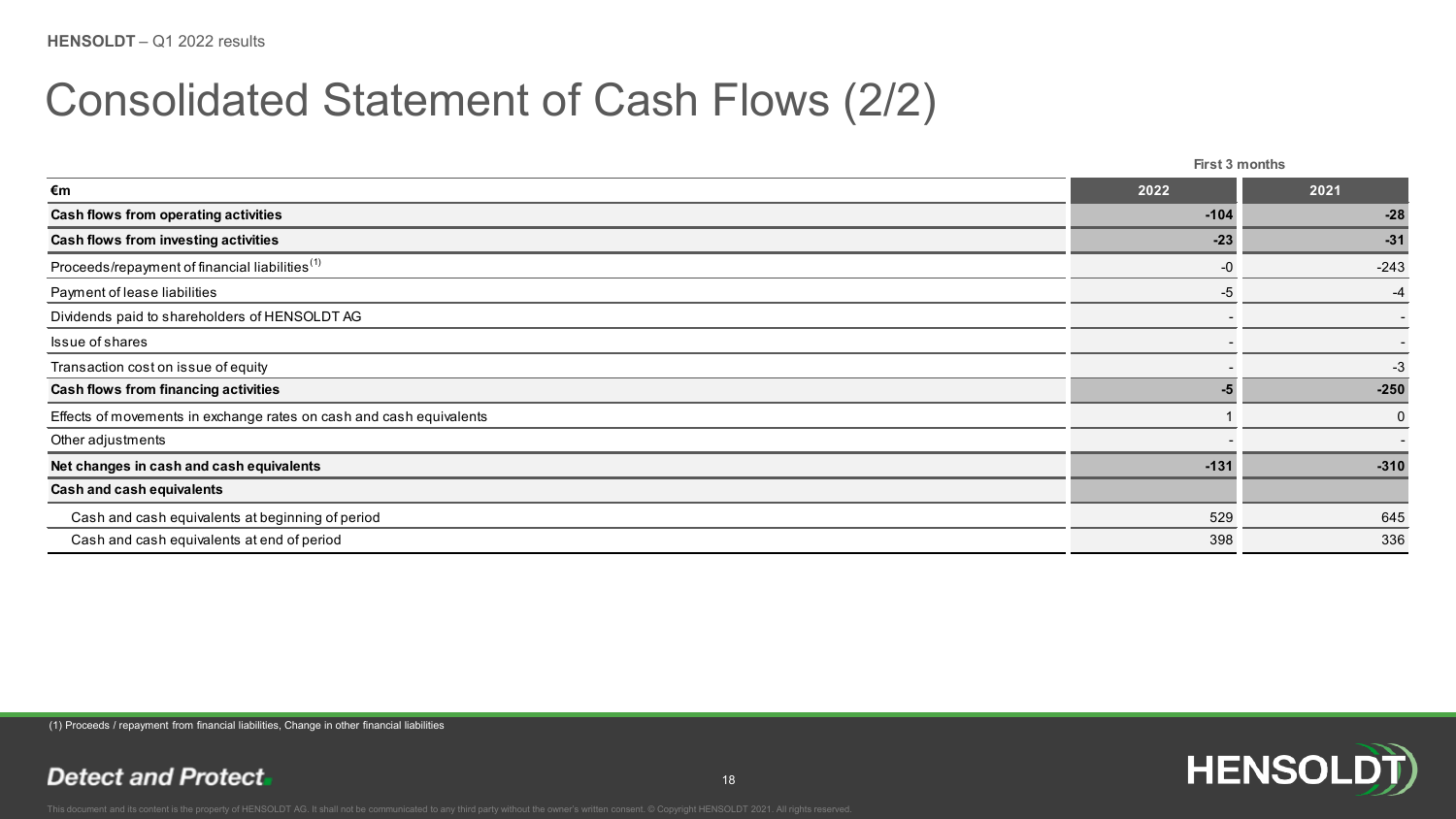#### Reconciliation of order intake, segment revenue and adjusted EBITDA to group figures

|                                         |      | First 3 months |
|-----------------------------------------|------|----------------|
| €m                                      | 2022 | 2021           |
| <b>Order intake</b>                     |      | 546<br>681     |
| Sensors                                 | 627  | 402            |
| Optronics                               |      | 144<br>55      |
| Elimination/Transversal/Others          |      | $-2$<br>$-0$   |
| €m<br><b>Revenue</b>                    |      | 209<br>286     |
| Sensors                                 |      | 165<br>242     |
| Optronics                               |      | 45<br>44       |
| Elimination/Transversal/Others          |      | $-0$<br>$-1$   |
| €m                                      |      |                |
| $\Lambda$ diustod ERITD $\Lambda^{(1)}$ |      | 15<br>17       |

| Adjusted EBITDA <sup>(1)</sup> |    | 15                |
|--------------------------------|----|-------------------|
| Sensors                        | 20 | $\sqrt{2}$<br>. . |
| Optronics                      |    |                   |
| Elimination/Transversal/Others |    |                   |

(1) Adjusted EBITDA is defined as EBIT adjusted for depreciation and amortization (including non-recurring effects on earnings from purchase price allocations), as well as certain non-recurring effects relating to transact

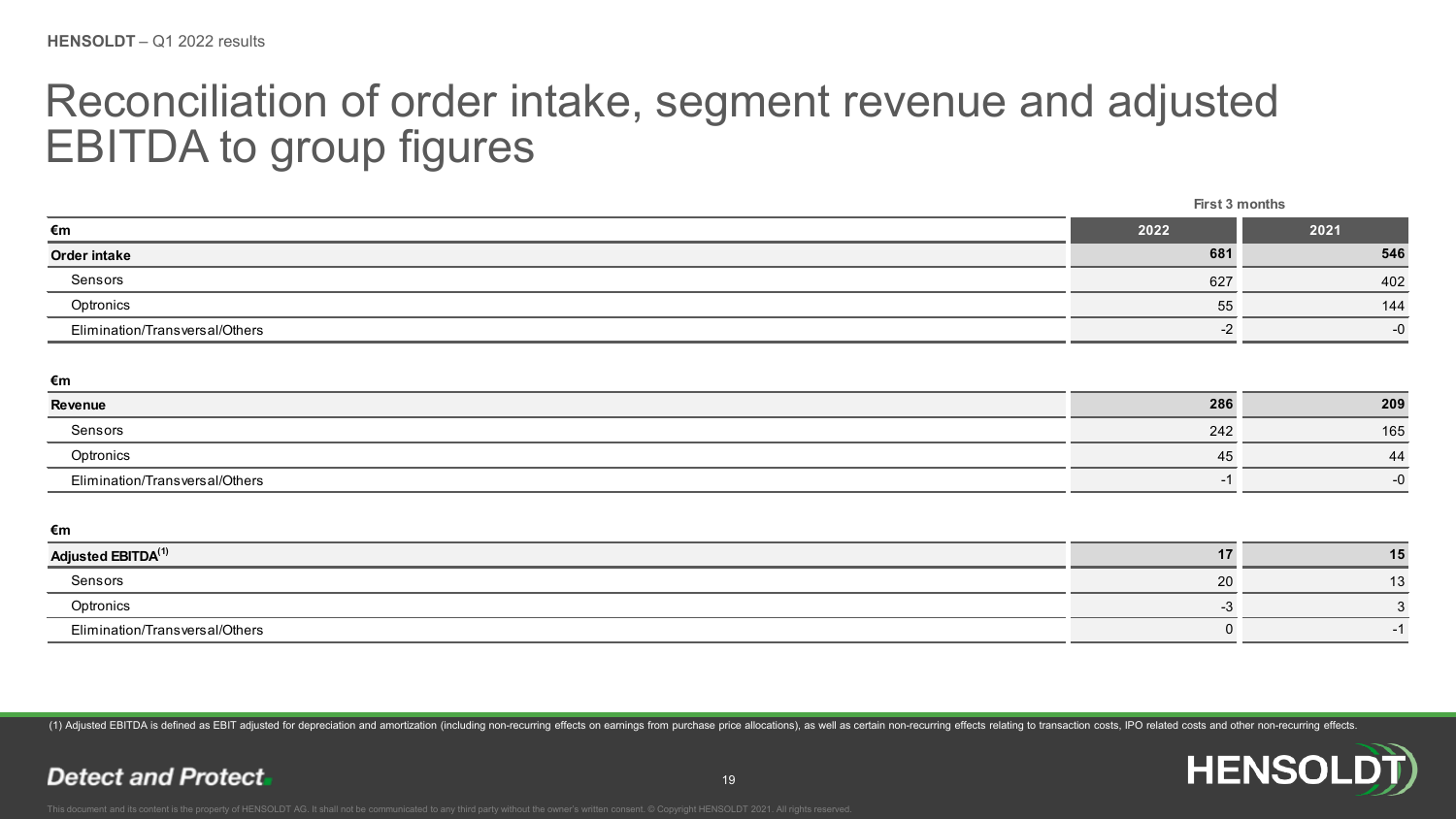## Overview of EBITDA and EBIT adjustments

| <b>EBITDA adjustments (€m)</b>  |         |         | <b>EBIT adjustments (<math>\epsilon</math>m)</b>       |         |         |
|---------------------------------|---------|---------|--------------------------------------------------------|---------|---------|
|                                 | Q1 2022 | Q1 2021 |                                                        | Q1 2022 | Q1 2021 |
| <b>EBIT</b>                     | $-10$   | $-18$   | <b>EBIT</b>                                            | $-10$   | $-18$   |
| (+) Depreciation                |         | 10      | (+) Effect on earnings from purchase price allocations | 9       | 16      |
| (+) Amortization                | 14      | 19      | thereof intangible assets                              |         | 16      |
| <b>EBITDA</b>                   | 15      | 11      | thereof property, plant and equipment                  |         |         |
| (+) Transaction costs           |         |         | thereof inventories                                    |         |         |
| (+) IPO related costs           |         |         | (+) Transaction costs                                  |         |         |
| (+) Other non-recurring effects |         |         | (+) IPO related costs                                  |         |         |
| <b>Adjusted EBITDA</b>          |         | 15      | (+) Other non-recurring effects                        |         |         |

|               |         | <b>EBIT adjustments (€m)</b>                           |         |              |
|---------------|---------|--------------------------------------------------------|---------|--------------|
| Q1 2022       | Q1 2021 |                                                        | Q1 2022 | Q1 2021      |
| $-10$         | $-18$   | <b>EBIT</b>                                            | $-10$   | $-18$        |
| 11            | 10      | (+) Effect on earnings from purchase price allocations | 9       | 16           |
| 14            | 19      | thereof intangible assets                              | 9       | 16           |
| 15            | 11      | thereof property, plant and equipment                  | 0       | $\mathbf{0}$ |
|               |         | thereof inventories                                    |         |              |
|               |         | (+) Transaction costs                                  |         |              |
| $\mathcal{P}$ | 3       | (+) IPO related costs                                  |         |              |
| 17            | 15      | (+) Other non-recurring effects                        | 2       | 3            |
|               |         | <b>Adjusted EBIT</b>                                   |         |              |

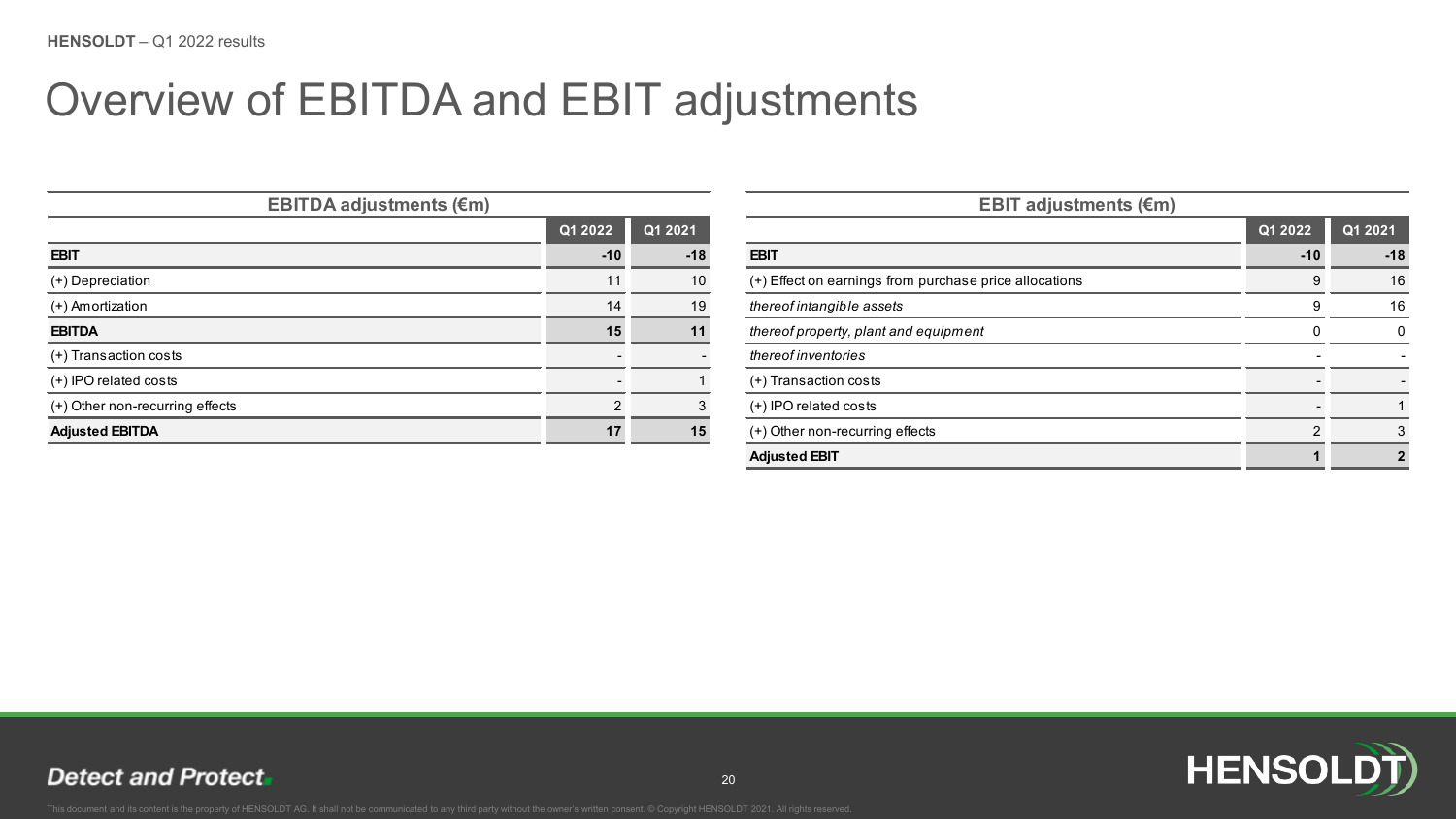## Reconciliation of reported to adjusted pre-tax unlevered FCF

|                                                                                             |        | First 3 months |  |
|---------------------------------------------------------------------------------------------|--------|----------------|--|
| €m                                                                                          | 2022   | 2021           |  |
| Cash flows from operating activities                                                        | $-104$ | $-28$          |  |
| Cash flows from investing activities                                                        | $-23$  | $-31$          |  |
| Free cash flow                                                                              |        | $-59$          |  |
| (+) Transaction costs                                                                       |        |                |  |
| (+) IPO related costs                                                                       |        |                |  |
| (+) Other non-recurring effects                                                             |        |                |  |
| (+) Interest <sup>(1)</sup> , income taxes <sup>(2)</sup> and M&A-activities <sup>(3)</sup> |        | 21             |  |
| Adjusted pre-tax unlevered free cash flow                                                   |        | $-32$          |  |
| Cash flows from financing activities<br>-5                                                  |        | $-250$         |  |

(1) Defined as 'Interest paid' as reported in the consolidated cash flow statement. (2) Defined as 'Income taxes payments / refunds' as reported in the consolidated cash flow statement. (3) Defined as sum of 'Share of prof of intangible assets and property, plant and equipment', 'Acquisition of associates, other investments and other non-current investments', 'Acquisition of businesses net of cash required' and 'Other cash flows from investi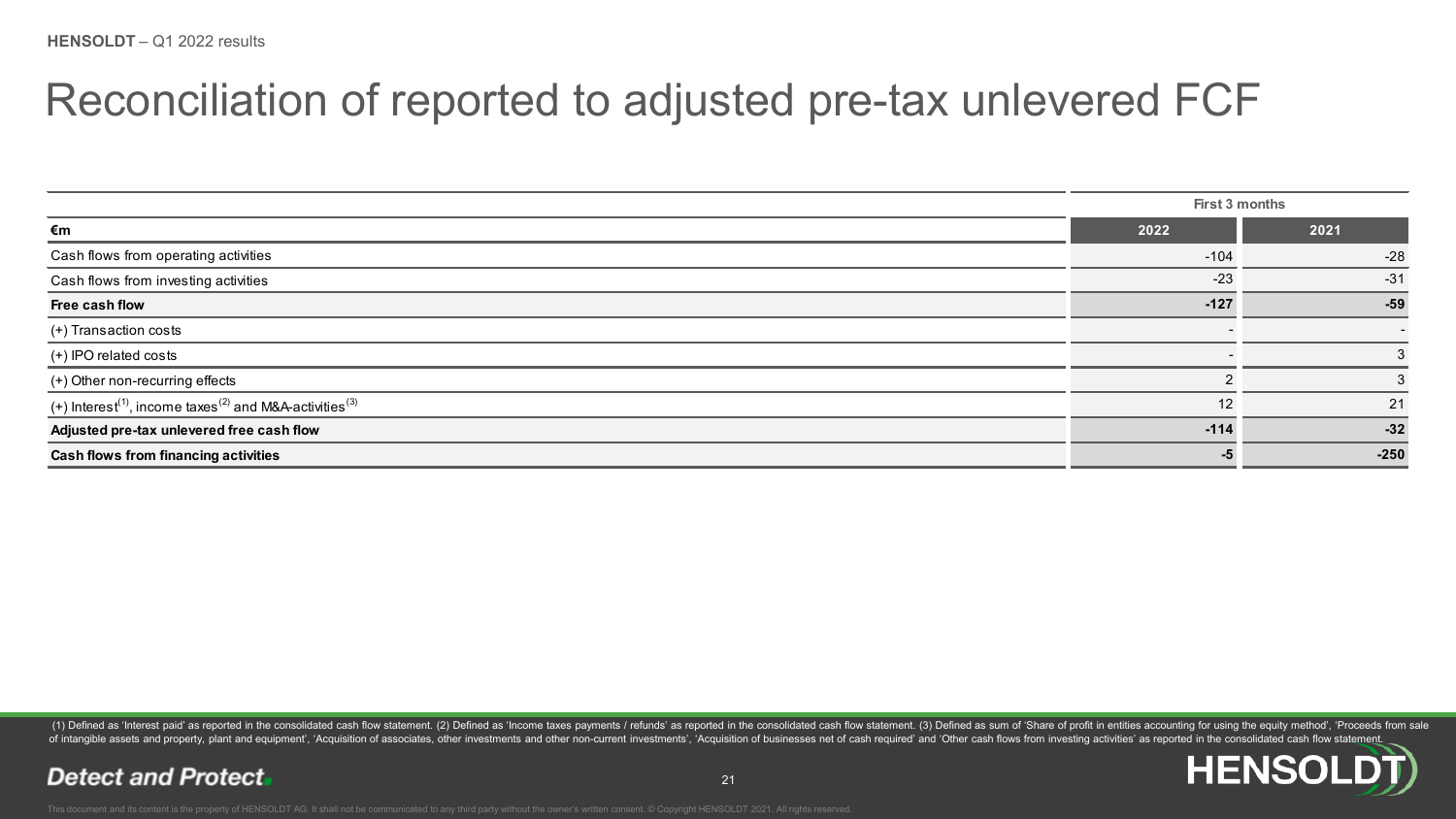#### **HENSOLDT A All Las manufica** Back-up



竹竹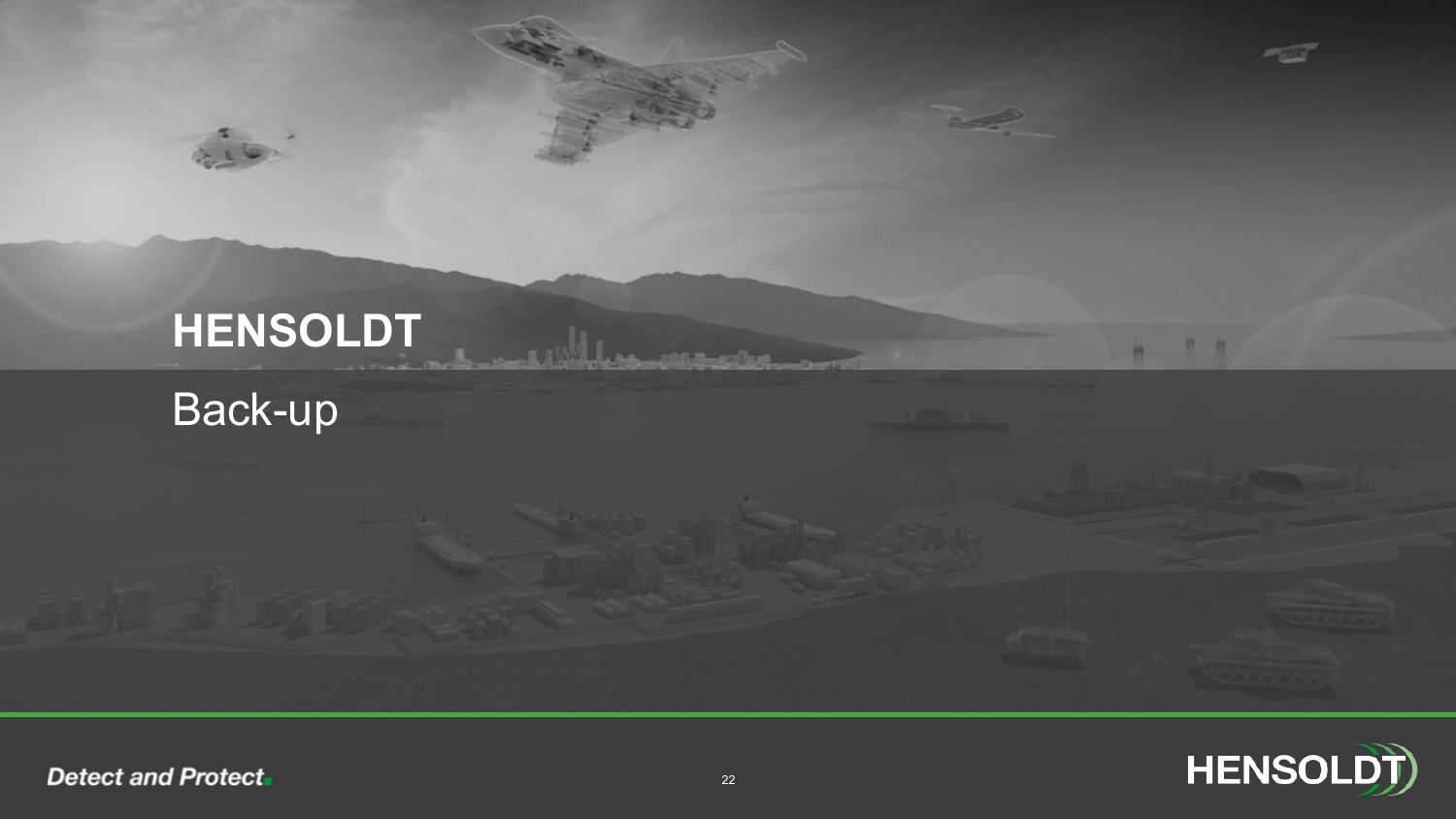## Guidance 2022 unchanged

|                                                 | 2022 target                                                 | 2023 target                                                           | <b>Medium term target</b>                          |
|-------------------------------------------------|-------------------------------------------------------------|-----------------------------------------------------------------------|----------------------------------------------------|
| Book-to-bill ratio $(1)$                        | >1x                                                         | >1x                                                                   | >1x                                                |
| Revenue / revenue growth                        | $\sim \epsilon$ 1.7bn (mid-teens growth)                    | Mid to high single digit                                              | Mid single digit                                   |
| Adj. EBITDA / Adj. EBITDA margin <sup>(2)</sup> | €285m – €300m                                               | excl. pass-through<br>$~19\%$<br>revenues (~€150m)                    | excl. pass-through<br>$>19\%$<br>revenues (~€100m) |
| Adj. pre-tax unlevered FCF(3)                   | ~70% conversion on adjusted EBITDA                          | NWC: stable, falling slightly as % of revenue<br>Cash tax rate: 28.3% |                                                    |
| Net leverage $(4)$                              | < 1.4x                                                      | $<$ 1.25 $\times$                                                     | < 1.0x                                             |
| <b>Dividend</b>                                 | Up to 20% of adj. net income                                | 30-40% of adj. net income                                             |                                                    |
| <b>Capex and intangible investment</b>          | Capex: 2.0-2.5% of revenue<br>Cap. R&D: 2.0-3.0% of revenue |                                                                       |                                                    |
| D&A (% of revenues)                             | $\sim$ 5% (t/o 50% IAS38) of revenue                        |                                                                       |                                                    |

(1) Book-to-Bill ratio is defined as order intake / reported revenue for the relevant period. (2) Adjusted EBITDA is defined as EBIT adjusted for depreciation and amortization (including non-recurring effects on earnings f and other non-recurring effects // reported revenue for the relevant period. (3) Adjusted Pre-Tax Unlevered Free Cash Flow is defined as free cash flow adjusted for non-recurring operating effects as well as interest, tax reported in the consolidated cash flow statement.(4) Net financial leverage including lease liabilities, excluding pensions.

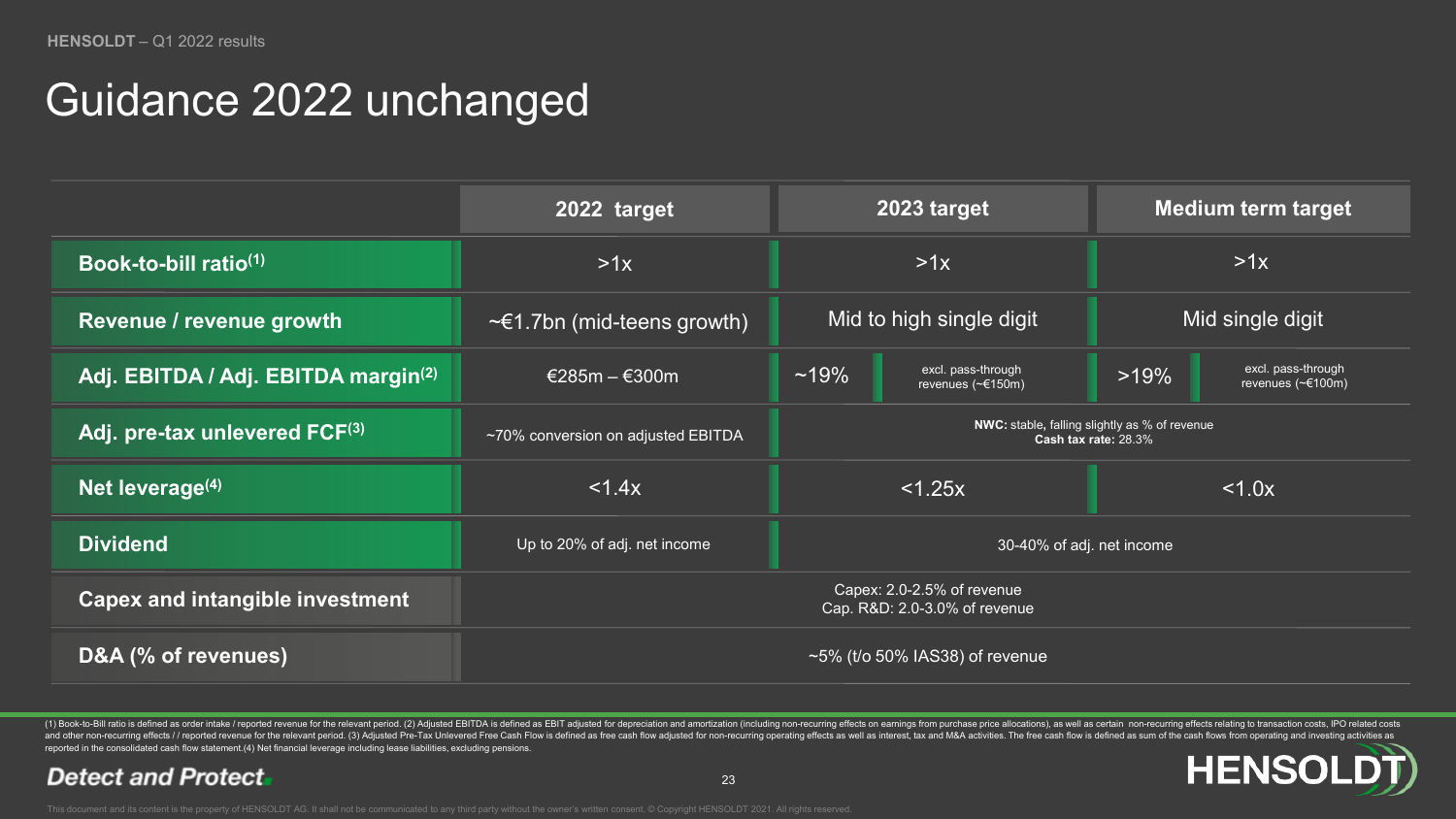## IR events\*



\* Dates might be subjected to changes

**Detect and Protect.** 



24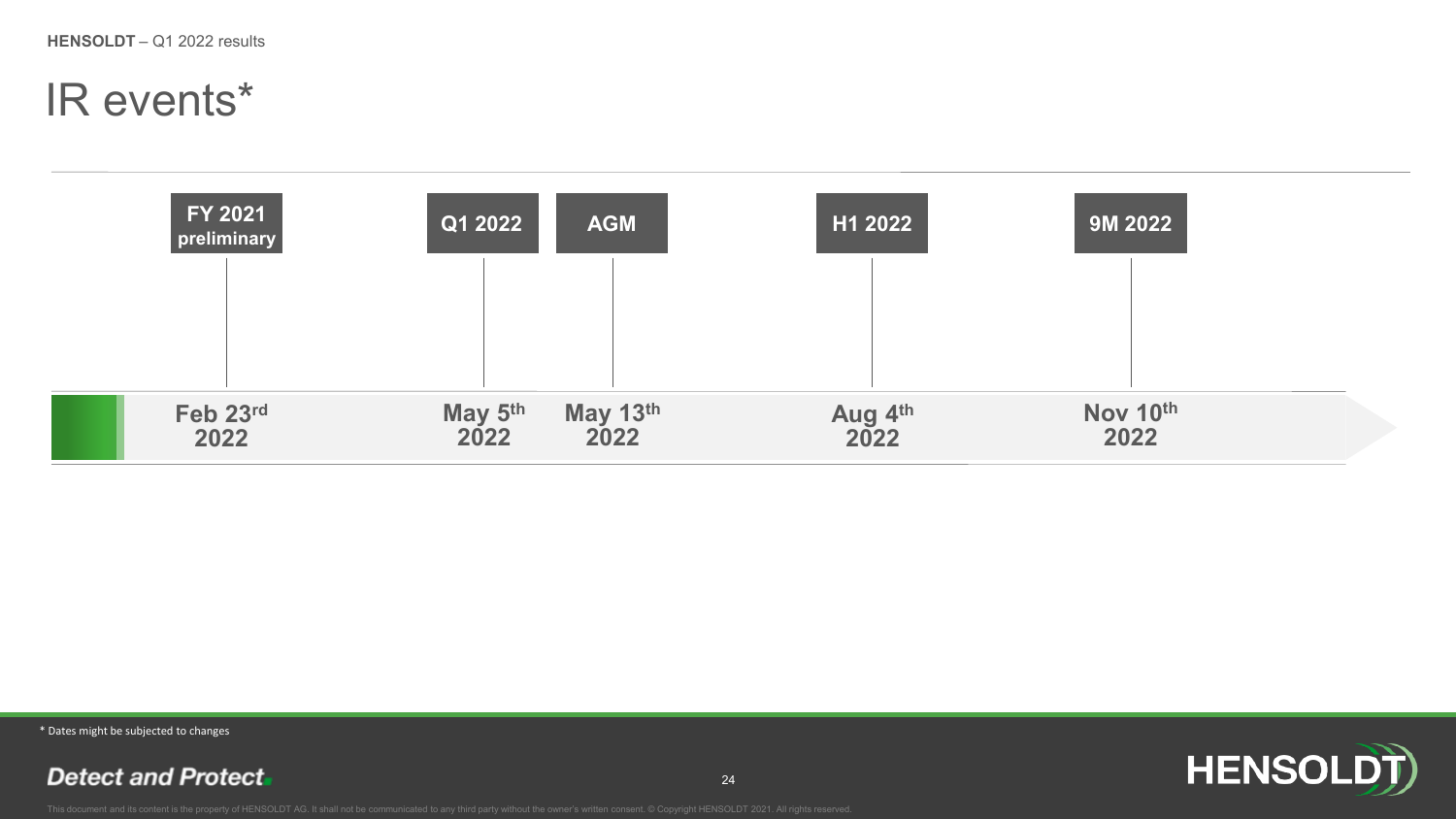## IR Contacts

- **Contact:** Veronika Endres Tim Schmid
- **Phone:**  +49 89 51518 2057 +49 89 51518 2625
- **Email:**  investorrelations@hensoldt.net
- **Internet:**  [www.hensoldt.net](http://www.hensoldt.net/)

#### **Contact Reports**

- **Type of share:**  Bearer shares
- **Stock Exchange:** Frankfurt Stock Exchange
- **Security reference number:** ISIN DE000HAG0005

- **Financial Reports:** [https://investors.hensoldt.net](https://investors.hensoldt.net/)
- **Annual Report:**  [https://annualreport.hensoldt.net](http://www.annualreport.hensoldt.net/)
- **Sustainability Report:** [www.hensoldt.net](http://www.hensoldt.net/)